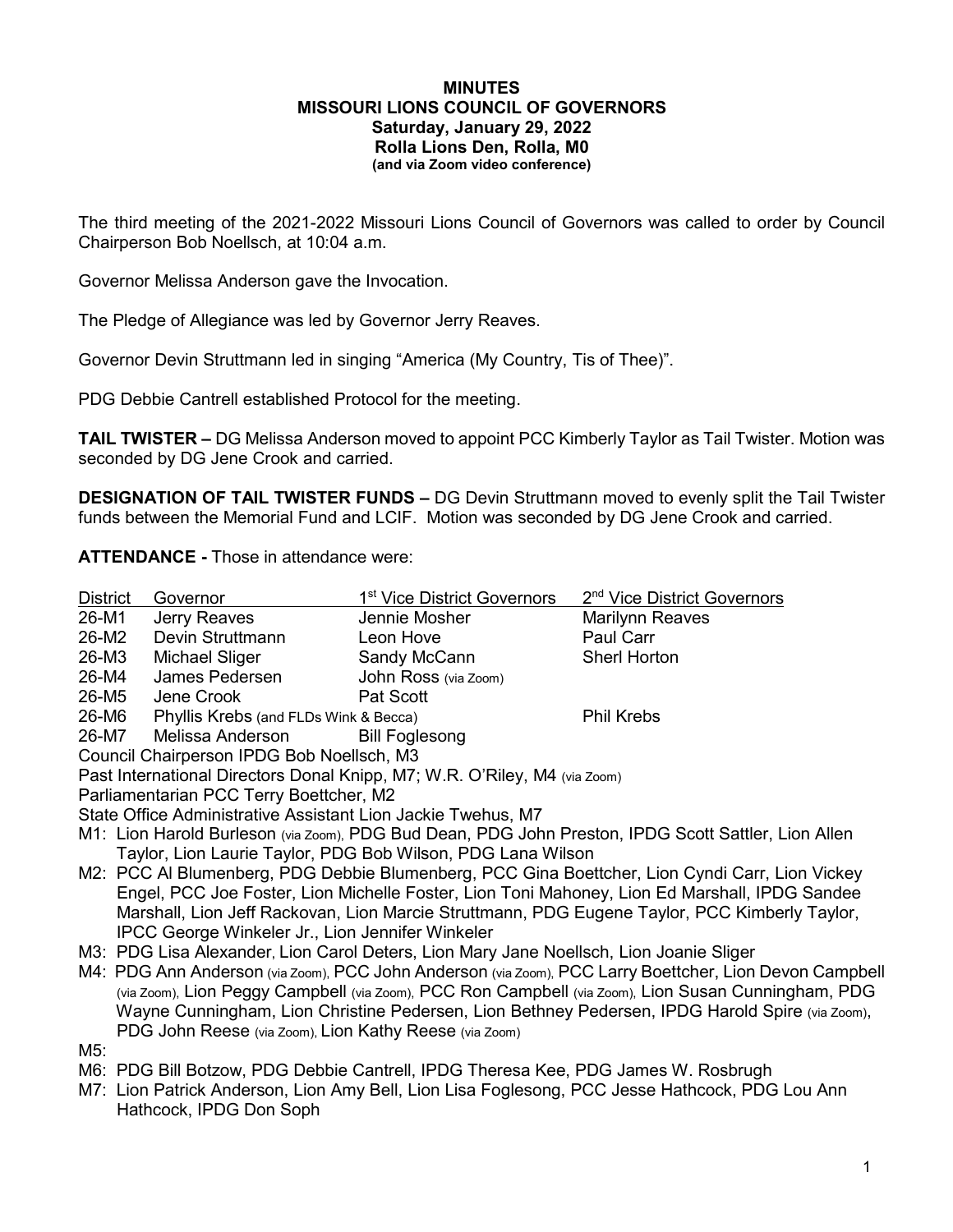**APPROVAL OF MINUTES OF OCTOBER 30, 2021 COUNCIL MEETING –** DG Krebs moved to accept the minutes of the October 30, 2021 Council Meeting as distributed. It was seconded by DG Pedersen and carried.

**FINANCIAL REPORTS** – DG Crook reported that as of December 31, 2021, there were total assets of \$384,308.30, and a like amount of Total Equities and Liabilities. The income statement was reported as "fairly quiet" for Lions through the month of December. All of the clubs had paid their dues as of the last Council Meeting. New dues statements are just going out, so there are no new dues collections to report. We have an investment account that was at \$126,292.01, as of December 31<sup>st</sup>. DG Crook expressed doubt that the account is that high right now because of the stock market, but that was to be expected. They will "stay the course" so to speak, and she is sure that will come back soon. Included in the packet was a breakdown by funds. There were no questions.

DG Crook added they had received a copy of the financial review from the accountant. Those were as of June 30, 2021. There were no questions regarding the financial review.

CC Noellsch explained that the Council Parliamentarian is still PCC Kimberly Taylor, but she had planned to be gone, and a replacement had been planned. PCC Terry Boettcher graciously volunteered to do it.

CC Noellsch also explained that the Protocol Chair resigned due to conflicts with dates, so PDG Debbie Cantrell is filling in today.

**INTERNATIONAL UPDATE –** PID Donal Knipp reported for PID Don Noland. He shared that Covid has impacted everyone all around the world and Omicron has kept it going. If anyone has tried to call LCI Headquarters, you've probably had trouble getting through. It is currently closed, with everyone working from home. Membership worldwide, as of the end of December 2021, is 1,375,193. CA1 had 277,758, and India had 366,910. Overall, this is a .63% gain for LCI. So we need to keep in touch with our members through Zoom or whatever needs to be done. PID Donal stated that in his area most clubs are meeting again. Whatever we have to do, we need to do it. We need to keep the conversation open with Lions. The next International Board Meeting is going to be held in Hawaii in April. Just a reminder that at the virtual convention last year, the ballot issue passed that if a vacancy exists, a PDG can be appointed as a VDG by a special meeting of the cabinet, but they cannot be elected at the conventions. They can be appointed by the cabinet. PID Donal then presumes LCI will have to approve that, though he is not sure about that. LCI has served over 15 million people in the first six months of the year. That's with only 37% of clubs in MD26 reporting. All of us need to report our service programs, if you can get in. He stated that he is the "service guy" for his club, and he struggles getting in to report service. They have extended early registration for the LCI Convention in Montreal until the end of March. It is still "a go", but they are making plans to go virtual if needed. They are also still talking about a dues increase being on the ballot in Montreal.

**GLOBAL MEMBERSHIP –** PID Donal Knipp shared information from PID Don Noland's report. Membership in CA1 was down 810 in December. That's 86% better than the same period last year. January is down only 182, and they expect to be in the plus before the month's end. It's been 35 years since CA1 has had a positive number. They have set a goal for us to add four new members per club and re-motivate members with new service activities and other things. Hopefully that will work. As of today, all districts in MD26 are below the 1,250 mark. Please keep that in mind and try to do something about that.

**LCIF** – A lot of the areas of the country have been raising money for LCIF virtually. We want to keep LCIF in mind during these times. They are helping a lot of people with all of the disasters going on. Campaign 100 has been extended to 2022. As of January, we have passed \$239 million of the \$300 million goal. The virtual convention on June 26th of last year raised over \$76,000. Right now there are plans for a nationwide telethon in June. The goal is for the balance of \$82 million. MD26, as of June, has 38% of our Campaign 100 goal. Last month, we received \$5151. This represents only 4.05% per membership contributions for MD26. We have 9 Model clubs as of this date. If any club chooses to do this and is close to their \$500 per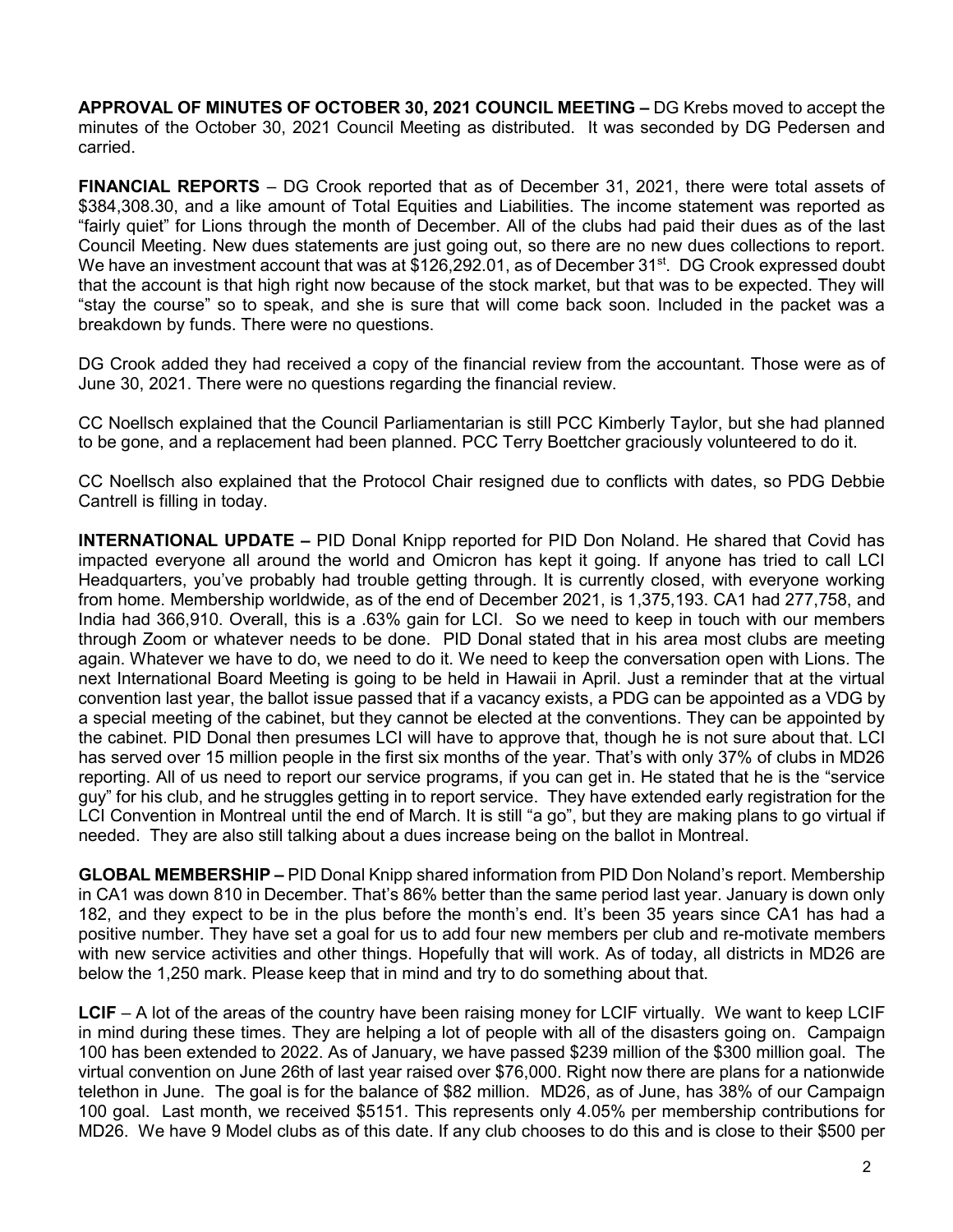member, they have three years to fulfill their share. We can still get this done. LCIF giving for this year is up 5% for the same period last year. Let's keep this going and finish up strong. Several in attendance have been involved with clubs with the disaster recently in Kentucky. DG Jerry Reaves and PDG John Preston were specifically thanked for their dedication and service. They did a lot to help. They sent water, electrical cords and other things to Mayfield, Kentucky.

**WORLD SERVICES FOR THE BLIND** – PID Donal Knipp reported for PID Don Noland. WSB is one of the very few places like this that stayed open during the pandemic. They increased their online clients. In 2021, WSB served clients from over 16 states across the United States, on campus and online. They continue to be a resource for Sustainable Independent living. They have completed restoration from frozen and burst pipes, flooding, and a fire, and all clients have returned to campus. The current census is 49 people, with 1,816 online and two at the facilitated learning center in Oklahoma. This represents sixteen states and two countries. They had received a lot of PPP loans during Covid. They submitted those for forgiveness, and they have all been forgiven. Lions only provide 6% of the WSB operating budget, so they raise a lot of money. It takes a lot of money to do what they are doing.

**GREAT PLAINS LIONS LEADERSHIP INSTITUTE** – PID Donal Knipp reported that Great Plains in 2022 will be held in Maryville, Missouri, July 28-30th. This is an intensive, professional and valuable leadership skills program. It is for all Lions that have not attended Great Plains within the last five years. You will learn skills for your club, job, community and church, as well as personal development. In 2021, 57 Lions attended in person, and they hope this number increases in 2022. PID Donal asked the Governors to please make attending Great Plains by the Lions in your districts one of their objectives and get more Lions to attend this year's institute. Registration forms are ready, and all governors should have them. The cost to attend will be \$220 for early registration, so it's gone up just a little bit. It will increase to \$240 after May 1st, so get the forms in as soon as you can. Registration covers single occupancy rooms, seven meals, and all course materials. The Great Plains Institute is sponsored by Multiple Districts 3 (Oklahoma), 9 (Iowa), 17 (Kansas), 26 (Missouri) and 38 (Nebraska). PID Donal thought, if he isn't mistaken, that all rooms this year will be private. There won't be anyone having to room with someone else, unless it's husband and wife. He thanked PID W.R. O'Riley for being the facilities coordinator for the institute. No one present probably realizes what PID W.R. has done for the Great Plains Institute and for keeping it in Maryville. The way it stands right now, it may stay in Maryville for a few years. That's all due to PID W.R. - so thank him when you see him. At the board meeting, they voted to attempt to host a Midwest Advanced Lions Leadership Institute again at the same time as the Great Plains. If this can be worked out, information for attending will be sent out if you want to go. Last year, it had to be canceled due to a low number of Lions that signed up to attend. PID Donal has not heard any more about that, so he's not sure where they are at with that at this time. He hopes they can "pull this off". PID Donal announced that his time on the Great Plains board has come to an end. He is maxed out, you can only serve six years, then you have to come off the board. PDG Debbie Cantrell has been elected to be the new Missouri board member. PID Donal congratulated PDG Debbie. PDG Debbie echoed what PID Knipp had previously said - that it is a great place to go. She also asked the Governors to please encourage their Lions to attend. The tools they gain there are invaluable in personal lives as well as Lion lives, in any aspect of your life. If anyone hasn't gone, plan on going. It is definitely worth it. PDG Debbie stated she was proud to represent Missouri.

PID Donal did state the **USA/Canada Forum** will be in Calgary this year, but had no other information to share.

**STATE OFFICE COMMITTEE** – PDG Eugene Taylor reported for PDG Ann Anderson. He stated there was nothing new to report beyond what was in the packet. For the benefit of the audience he shared that report, which was submitted by PDG Ann Anderson. At this time, they do not have anything exciting to report except that everything is running smoothly. In March, PDG Ann will be traveling to Jefferson City to do the state office employee evaluation. The committee is always there to help our employees when something arises of concern. They are also here for all the Lions of Missouri if they have any questions, so please contact PDG Ann if you have any questions or concerns so the committee can address them.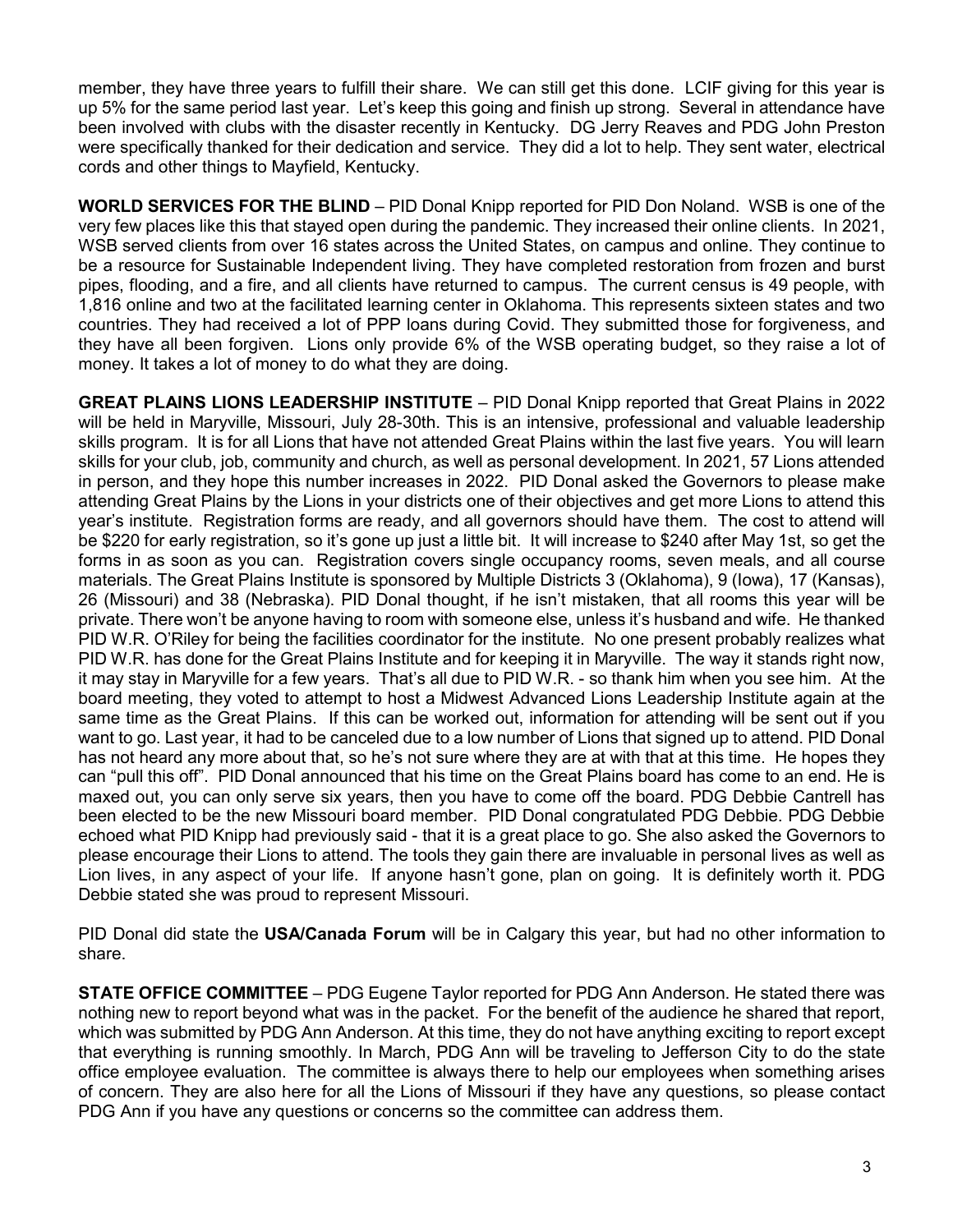#### **LONG RANGE PLANNING** - No report.

**STATE/INTERNATIONAL CONVENTION COMMITTEE –** PCC Gina Boettcher reported there was discussion about investing some money from their surplus funds. They would like to hold off on that until July. A majority of the members decided they would rather do it in July, so they will talk about that at the July meeting. They are looking for a Parade Marshall for Montreal. Anyone interested in being the Parade Marshall should come talk to PCC Gina. They will be selling shirts, hats, and will have patches for the jackets. PDG John Preston asked PCC Gina to explain what the Parade Marshall does. PCC Gina replied, "Carries all the stuff;)." It was added that they make sure everyone is in uniform and carries everything.

**2022 STATE CONVENTION COMMITTEE –** 1VDG Jennie Mosher greeted everyone and hoped that everyone was enjoying the pre-Convention site. If there are any issues, please let her know. She thanked PCC Gina Boettcher. She stated that for all the years of working with people, but not being in charge of the event, she didn't realize all the work that is involved, but thanks to PCC Gina, 1VDG Jennie believes they have the schedule pretty much finalized and ready for CC Bob. She appreciates all the help. She also stated that she has learned a valuable lesson that many previous Lions in this position panicked when they didn't have people signing up and everything. So being now on the receiving end, she appreciates what they went through. They are working on the bus transportation situation to transport people. The local Chamber of Commerce is helping to facilitate that. They have a tourism grant that she is applying for, which will hopefully offset the cost of the buses.

1VDG Jennie called the LCIF Silent Auction co-chairs to come forward - Lions Allen and Laurie Taylor from the Cape Evening Club. Lion Allen Taylor asked if anyone knew where the first LCIF Silent Auction in the state of Missouri was held? Lion Laurie shared that it was 25 years ago that the first silent auction for LCIF was held at the 1998 Cape Girardeau Missouri State Lions Convention. Lion Allen was in charge of setting it up. They didn't know what they would collect or what would be brought in. They kept running out of tables and collecting more money. They ended up collecting over \$10,000 that year for LCIF. Lion Laurie added that this year has been a hard year, with tornadoes in their southeast area, as well as flooding and hurricanes. LCIF really needs the help. They need items donated for that Friday night hospitality room. They suggest getting donations from businesses, new or slightly used items. Are you a baker? Are you a wine maker? Do you can pickles? Do you make a basket? All of these things will sell. They want everyone to go out to their clubs and ask their help in getting donations. Lion Allen asked the District Governors to contact all of their clubs for donations, ask them to come to the State Convention and help support it. This will only succeed if you get out and do it. Lion Laurie added that they need help and they are going to have a lot of fun that night, so be there! And spend money!

PDG Bud Dean shared that the Rolla Lions Club won the Tourism Award just last week from the Rolla Area Chamber of Commerce for what they bring in from the carnival, craft festival and all that they do.

CC Bob noted that the facilities at the Rolla Lions Club are great, and hospitality the previous night was great. He thanked them for all of their hard work.

**2023 STATE CONVENTION -** DG Phyllis Krebs shared that PCC Howard Hawkins sends his regrets that he could not make it to the meeting. DG Phyllis reported that one important thing they have learned about Branson is that you don't try to do anything down there in January because everyone is gone. The 2023 State Convention is being planned to be at the Radisson Hotel in Branson. They have adequate rooms for us and they do have adequate meeting space, so it will all be within one building. The hotel rate will be \$129.95. That does include a full breakfast. Other details have yet to be worked out, but they are working on it and will have more by the State Convention. The 2023 State Convention will be held April 20-23rd.

**2024 STATE CONVENTION -** DG Melissa Anderson reported they have set up a committee, and they are working on a location.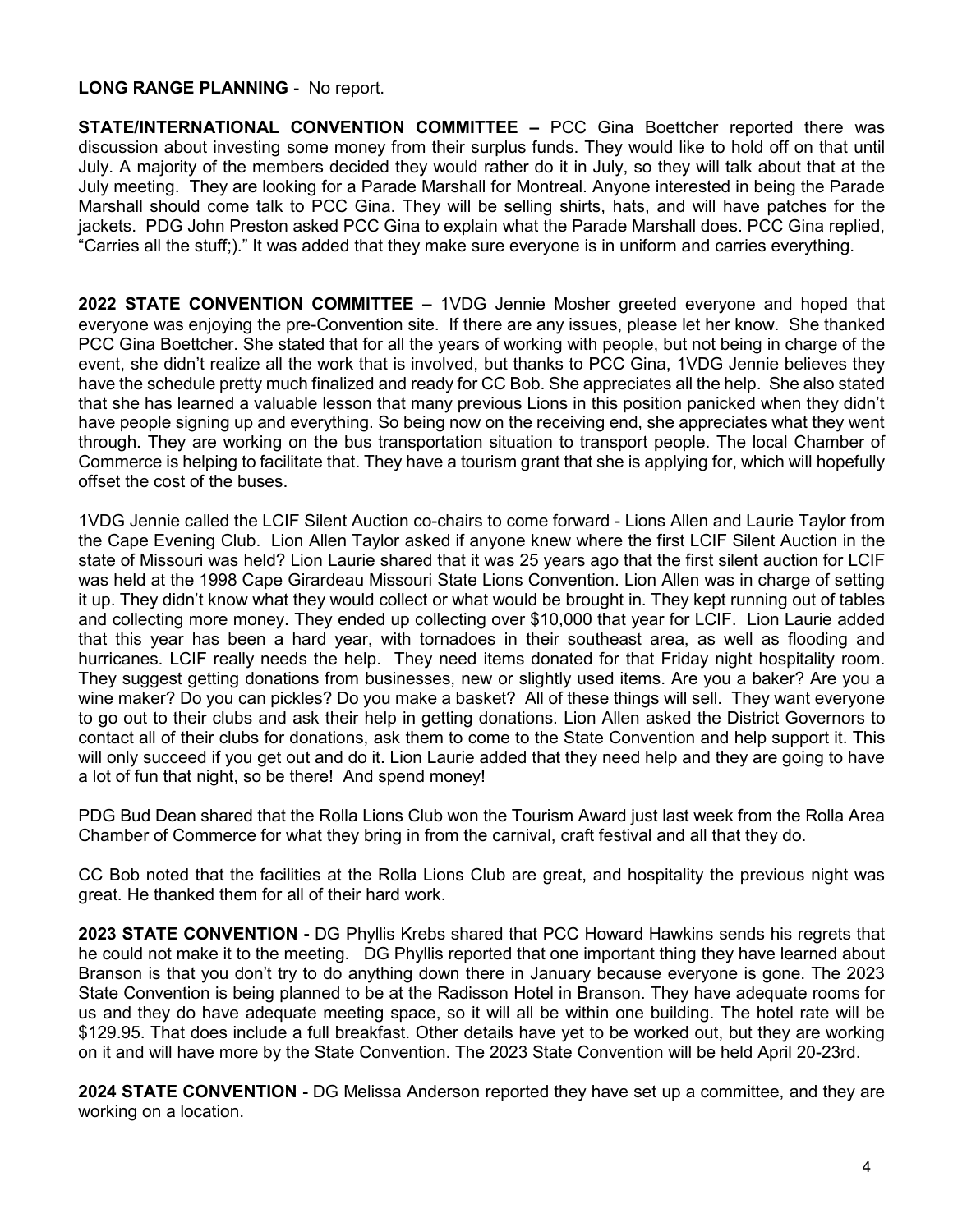#### **ALERT COMMITTEE –** No report.

**CONSTITUTION & BY-LAWS** – PDG James W. Rosbrugh reported the committee met by email Dec. 23- 24th to review the proposed amendments to the Multiple District 26 Constitution and By-Laws and the wording of Propositions to be voted on at the Multiple District Convention. All those responding were in favor of it. The review and Propositions were in an attachment to his report that each Governor should have received. It is three pages long. It is in two sections. Part I has to do with the Constitution and By-Laws. Part II will be the Propositions for the convention. There are actually two separate portions of the Constitution and By-Laws. The first four propositions, then the second set. Propositions 5 and 6 are tied together in a sense. Proposition 5 has to do with Constitution items and Proposition 6 has to do with By-Laws issues. The failure of one to pass, negates the passage of the other one.

PCC Kimberly Taylor shared that she had the credential sheets and cards for the District Governors. She instructed them to take them back to their Cabinet Secretaries. If they are in need of electronic copies, they should send PCC Kimberly an email, and she will send them electronic copies. They are important documents. They need to be filled out as soon as they have the numbers. State Convention is in April. They will not get numbers from LCI until March, so they will not know exactly how many delegates each club gets until sometime in March. She passed them out.

PDG Bill Botzow asked questions of PDG James W. Rosbrugh in regards to Propositions 5 & 6. PDG Botzow first asked, "Has the Youth Leadership Activities Committee developed a policy and procedures manual as to how it will function?" PDG James replied that he has received neither a positive or negative word on that,"so it's probably a negative".

PDG Botzow then asked, "Who will determine how the funds will be dispersed?" PDG Rosbrugh replied, "That would be in the policy manual."

PDG Botzow continued by stating that the word "Leadership" in that title for the committee represents that they will be "leading people" rather than training people how to do something. He feels the word "leadership" is misrepresentative of the goal or desire. That's meaning you're going to develop youth with that group, if you're with that leadership committee. PDG Botzow stated that the All State Band has been sufficient, with the exception of one year, and they paid off their debt the following year. He added that it is possible for the Athletic Committee to have a dues also. All it takes is to have a vote and a Constitution change to allow them to have dues and be voted on by the Lions of Missouri. Per request, PDG Bill then came to the podium's microphone to be better heard. He reiterated that he takes some issue with Propositions 5 & 6. He restated his previous questions/comments: 1) Has the Youth Leadership Activities Committee developed a policy and procedures manual as to how it will function? At this point, he understands there is none. PDG Rosbrugh confirmed that. 2) Who will determine how the funds will be distributed without bias? 3) The word "leadership" indicates this committee or group of Lions will develop the leadership in the youth. 4) Was the Band and Athletic Committees involved in developing the above Propositions? PDG Rosbrugh answered that the Athletic Committee was involved, and he was of the impression/assumption that the two committees were working together. He has since learned that that may not be a true statement.

PDG Botzow followed by stating that the first the Band Committee heard about all of this was when PDG James sent the last update to the Constitution and By-Laws. PDG Bill shared strictly his opinion: 1) The Missouri All State Band has been sufficient since its beginning, with the exception of one year. That was with MSU, and an assistant director that went beyond his bounds. That was remedied in a procedural manual in future years. 2) It is possible that the Athletic Committee could have a \$0.70 dues implemented, and it could become somewhat self-sufficient. The difference between Band is "we bring the kids together, travel, learn, and they get to do things." They pay 99% of it themselves. The only cost from the dues was to cover the administrative expenses. That same set up could be used in Athletic, but we are all running into hard times- hard times under Covid restrictions. If they can't play football, maybe they can't do band - can't go out and have a band marching. We all have to adjust to those situations. PDG Botzow then asked, "Why do we feel we need to have another committee?" Both the Band and Athletic report directly to the Council. Why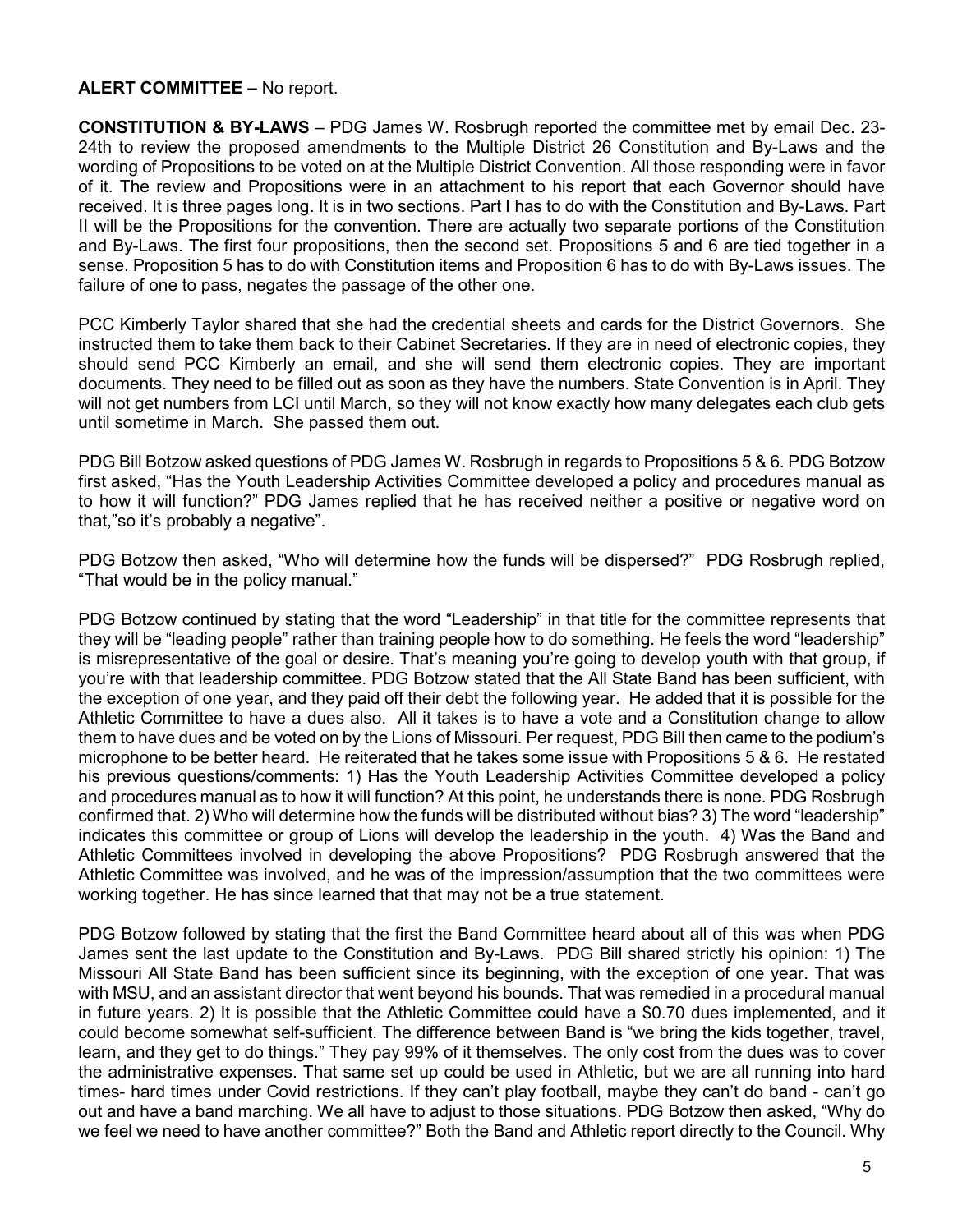do we have to have a stationary committee over here and then we report to them, and they report to the Council? To him that's like building a chair and forgetting one leg. This means the Band and Football have to deal with another committee, the Council of Governors and the policies they follow. That was his statement regarding the two Propositions. There were no other statements/questions.

CC Bob Noellsch commented that the Constitution and By-Laws Committee did some hard work, some late work. "We got some information to them late." He expressed appreciation for all they had done.

**ATHLETIC COMMITTEE –** 1VDG Pat Scott reported the committee is still a work in progress and still working with the Constitution and By-Laws committee to change the wording of the Athletic Committee job description. Basically, the committee would like for it to say "Missouri All State Sports Activities" and the intention of that is so we can do adult, as well as youth, sports activities. They are continuing to work with Lincoln University on a proposal for a football game to be held on their campus in Jefferson City. However, 1VDG Scott's contact has had Covid, so therefore, they are behind on that, through no fault of their own or his. They continue to meet and are going forward, hopefully with a proposal at the State conference giving information about some athletic event to be held somewhere in the summer of 2022. There is discussion about a golf tournament in northwest Missouri. That is just discussion at this time. PDG John Preston asked to speak. He commented he thought several Council of Governors' meetings before, there was a discussion about changing the name. We have to change the By-Laws. He thought there had been a discussion with the Council of Governors to change the By-Laws to reflect the name change. 1VDG Pat Scott replied that she did not remember that discussion, but it was possible he was right.

Parliamentarian PCC Terry Boettcher interjected that what everyone is discussing right now is actually in the packet under Constitution and By-Laws. It is Proposition 3 - changing the name of the Athletic Committee.

PDG Rosbrugh added regarding Proposition 3 - the Constitution and By-Laws committee received no information to make a change to the name of the state Athletic Committee. In Proposition 3 they are adding the words "the State Athletic Committee shall be responsible for all athletic events of this Multiple District", and removing "the annual All State All Star Football Game". The proposition continues by adding, "the committee shall prepare a budget for each event", deleting "the game", for Council approval. That is what Proposition 3 deals with.

Lion Carol Deters added that she hoped everyone understands the reason behind the name change. It's because the last three years, including this year, they did not have a football game. It would have cost a lot more. Before, kids would come, stay for about a week, there would be two to a room, but because of Covid, they cannot do that. The meal thing was another issue. The committee had no choice. They couldn't have another game of any sort because it is stated that we have to have a football game. So they thought if they changed the name, they could possibly have another sport activity, not to say they would never have another football game. They could have another football game. It would depend on the committee, she guessed, whatever game they wanted to have.

1VDG Pat Scott shared that right now the budget is "the pits", so it's not cost effective to even think about a football game.

Lion Amy Bell added that the name doesn't have to change, that committee is the Athletic Committee. The By-Laws are being changed to remove all the specific details about the football game, making it generic to where, we as Missouri Lions, could host any athletic event. 1VDG Pat agreed that Lion Amy was correct.

PCC Al Blumenberg stood to share. He stated that he had heard a comment about an adult golf tournament. He asked, "Where did that come from?" 1VDG Pat responded that is just being "kicked around". PCC Al said he understood that, but he wanted to know why it was being "kicked around"? 1VDG Pat said it was mentioned that M4 might host an adult golf tournament. PCC Blumenberg added that the dues pay for this.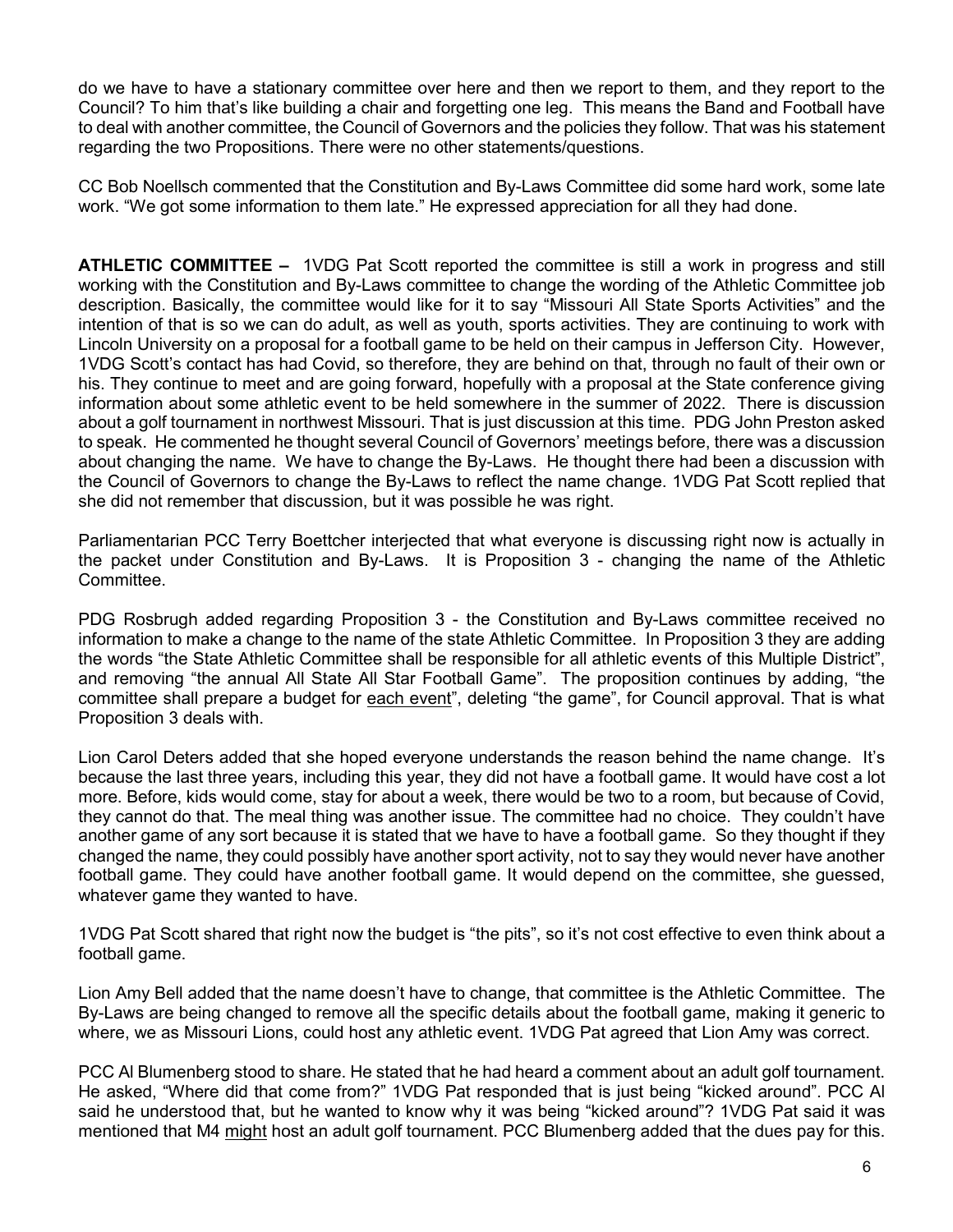1VDG Pat interjected that the Athletic committee does not get any dues - as of yet. PCC Al said he understood that, but he wanted to make the point that those current dues are intended for youth. If that fund gets split in some way, and the Athletic Committee decides to do something in their way with adults, there needs to be some discussion about what the full intent of that is. 1VDG Pat responded, "If that happens with the dues money, and its youth dues money, there will be a "youth sport", not an adult sport, for the various reasons just stated. PCC Al didn't understand why it was being talked about then.

DG Phyllis Krebs shared that her understanding on the golf tournament possibility was as a fundraiser for the Athletic Committee, because they are currently in arrears to the state. They have no source of income unless they host a football game or some other event, and they need start-up money. 1VDG Pat stated that was correct also.

PCC Jesse Hathcock also stood to share. He commented that some in attendance haven't been around that long, but he has. He said that this very issue was on the ballot at the Sedalia convention. It was a Constitutional issue, not By-laws, describing the committee. It was a ⅔ vote. At that time, it failed by a handful of votes. He wanted everyone to be aware of some of the history. As far as dues, he understands there has been a great history and antagonistic feelings about one service project in the entire state receiving dues. That, he thinks, is the major issue that has to be addressed, not the splitting of the dues.

1VDG Pat responded that she thought he was right, and she also thinks PCC Blumenberg is right, in that it should be a youth activity, not an adult activity, but there has been so much confusion among the committee - "we just have a major problem within the committee that caused a lot of problems". She didn't know if CC Bob wanted to get into that now, or if that should be a private issue discussed with him as a committee, those that are present, and go from there. That's about all she could say or wished to say. 1VDG Pat asked Lion Carol Deters if they were going to go forward with the name change or "leave it alone?"

Lion Carol responded that she felt like they should have the name changed because it opens up so many other doors. If it's always going to be a football game …

Lion Amy Bell wanted clarification of what name they were changing?

Lion Carol Deters replied, "The All State Football Game".

Lion Amy Bell stated, "But we don't have that. We are removing it from the By-Laws. The committee is the Athletic Committee. There is no sport tied to the committee. In Proposition 3, they are removing the fact that they are tied to a specific event, and saying that the Athletic Committee will be responsible for any state Lions athletic event that goes on. You don't have to change the name because you are the Athletic Committee. You don't have to change the name of what you are hosting because we are totally removing that from the Constitution and By-Laws - whatever Proposition 3 is. There is no name change required."

Lion Carol clarified, "So nowhere is it going to state that it is an All State Football game?" Many stated that was correct.

Lion Amy reiterated that was not in the committee name, and they are removing any reference specific to football and saying "any sporting event." 1VDG Pat noted that was a great synopsis and thanked Lion Amy for that.

PDG James W. Rosbrugh added that he thought we were confusing changing the By-Laws. Changing the wording of the Constitution and By-Laws has to be approved by the Council at this meeting before it can be on the ballot. We are confusing By-Laws with Policy Manual. If we are going to change the name from Athletic Committee, that has to be approved and the name given today. He does not believe it is necessary. He does believe that the Athletic Committee needs to get with the Constitution and By-Laws committee if they are going to make changes in the Policy Manual to agree with what we are establishing. He is requesting that because at the first Council Meeting, they must adopt a Policy Manual. So we need to take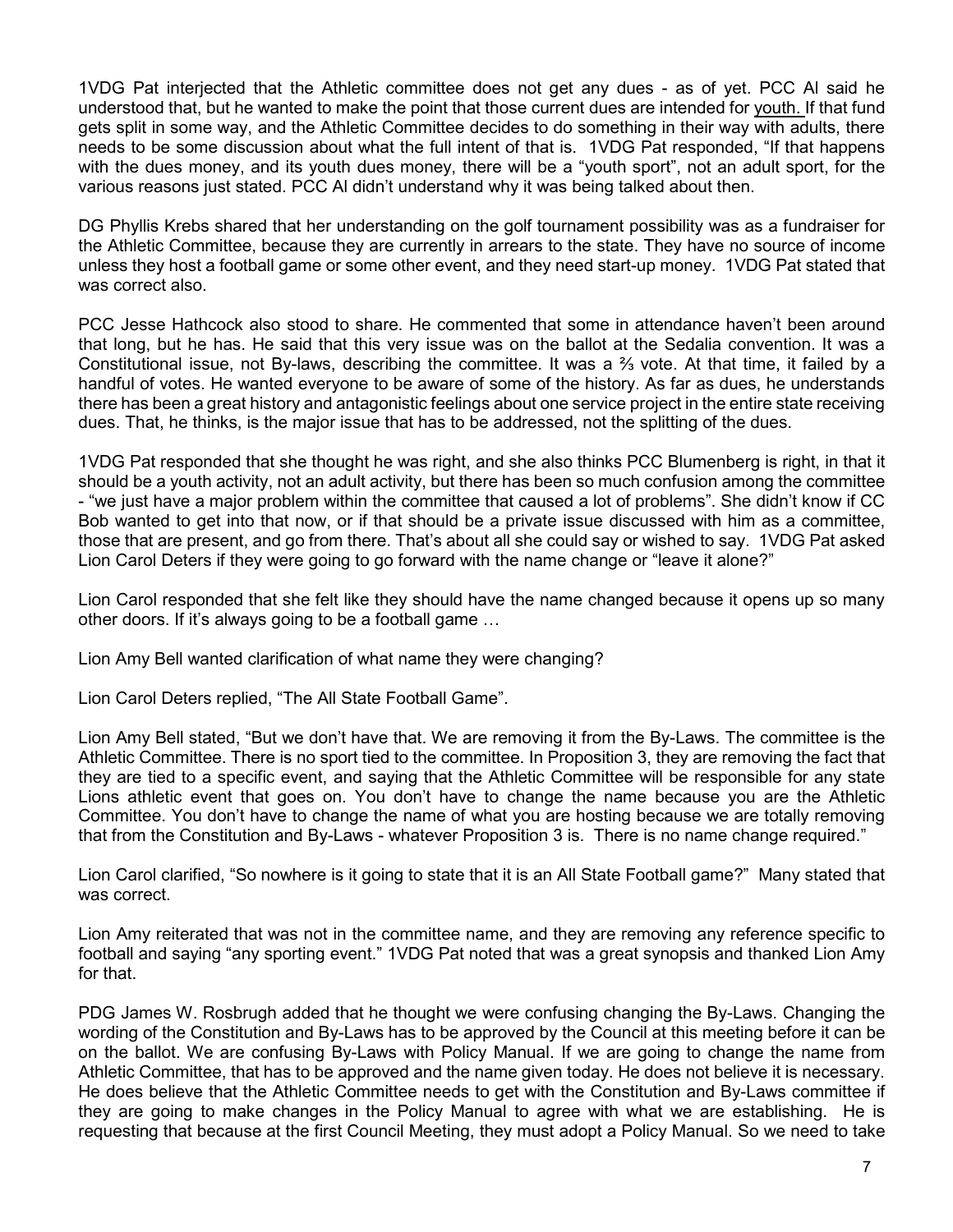what we are looking at, get it together, so they can change the Policy Manual to do what you are asking them to do.

1VDG Pat Scott asked if that needed to be done today or do they have time between now and the State Convention? PDG James responded that that needed to be done between now and the next Council of Governors meeting (which is State Convention).

Lion Amy Bell asked if that's only required if this passes at State Convention? Doesn't it have to be voted on, and then they have to make sure the policy manual is updated and ready to be approved in July?

PDG Rosbrugh stated the next Council meeting will not be the new Council. That will be the 4th Council meeting of this year. The first Council meeting will be in July. That's one of the reasons we are voting upon this, then we will change the Policy Manual accordingly, then it will be agreed and voted upon at the first Council meeting of the new year.

DG Phyllis Krebs wanted clarification regarding (k) under "State Athletic Committee" (under Proposition 3). She stated that "all athletic events of this Multiple District" is underlined, then the football game is given as an example. She asked if that wordage about the football game was being taken out? It was clarified if it was in red, it is being deleted. DG Phyllis said on her copy, it was not in red. (She apparently did not have a current copy, and it was confirmed those words regarding the football game are being taken out.)

No Athletic budget was presented.

**BAND COMMITTEE** – PDG BiIl Botzow expressed his pleasure in being in attendance to report the activities of the Band and plans for the future. He disseminated a packet which included his report and minutes from the last two Band committee meetings. He noted they had submitted, at the last Council meeting, a change in their standard operating procedures, which was approved. A budget was also submitted and approved at that time. They had to modify the approved budget to add the Battle of the Bands award max. A new budget is in the packet. The committee has set the Battle of the Bands submissions to be viewed and voted on by the Lions present at the State Convention in Rolla, April 28 - May 1, 2022. A flyer is included in the packet. He asked that the flyer be taken home and given to some band directors to see what they can do. They have currently two submissions, and he would like to see "5 computers lined up", with each one playing what that band presented, then voted on. He commented that they have deviated from what the band originally wanted, what it was set up to do. It was to take Missouri youth, from all over the state of Missouri, bring them together and solidify a band to represent youth, and the Lions of Missouri, at the International Convention. In that situation, we have staggered International Conventions stateside. It is not feasible to send the band over to China, Japan, Germany, India, etc. It's cost prohibitive. The kids can't afford it. So they devised an "off trip", for example, a trip to Disneyland. They marched at Disney, in the parade during the opening ceremony. Memories those kids will never forget.

PDG Bill told the story of how he and his wife, Zana, and others were out soliciting for the Christian County Lions Club, trying to build a new club. They had been out all morning, they were tired, and they went into a restaurant. They started to order and the girl said, "Are you Lions?" They said, "Yes we are. How can we help you?" She said she was a band member some years before. PDG Bill shared that she's a teacher. She worked in the restaurant in her off time. He thinks she got some very strong moral values out of that band trip and character confidence.

PDG Bill stated that he probably stepped out of line when he contacted some past students asking them to send a message telling about what their experience was. He then read a letter that was included in a packet given to the Council from a former participant in the Missouri Lions Club All State Band program. In part, the letter (submitted by Ryan Waters, the current Athletic Director & Assistant Principal at Fulton High School) stated, "Those memories made will forever remain close to my heart and will be some of the fondest memories that I will ever have." It also stated, "I know times are tough, and I know sacrifices sometimes have to be made, but I encourage each of you to do what it takes to keep the All-State Lions Band intact."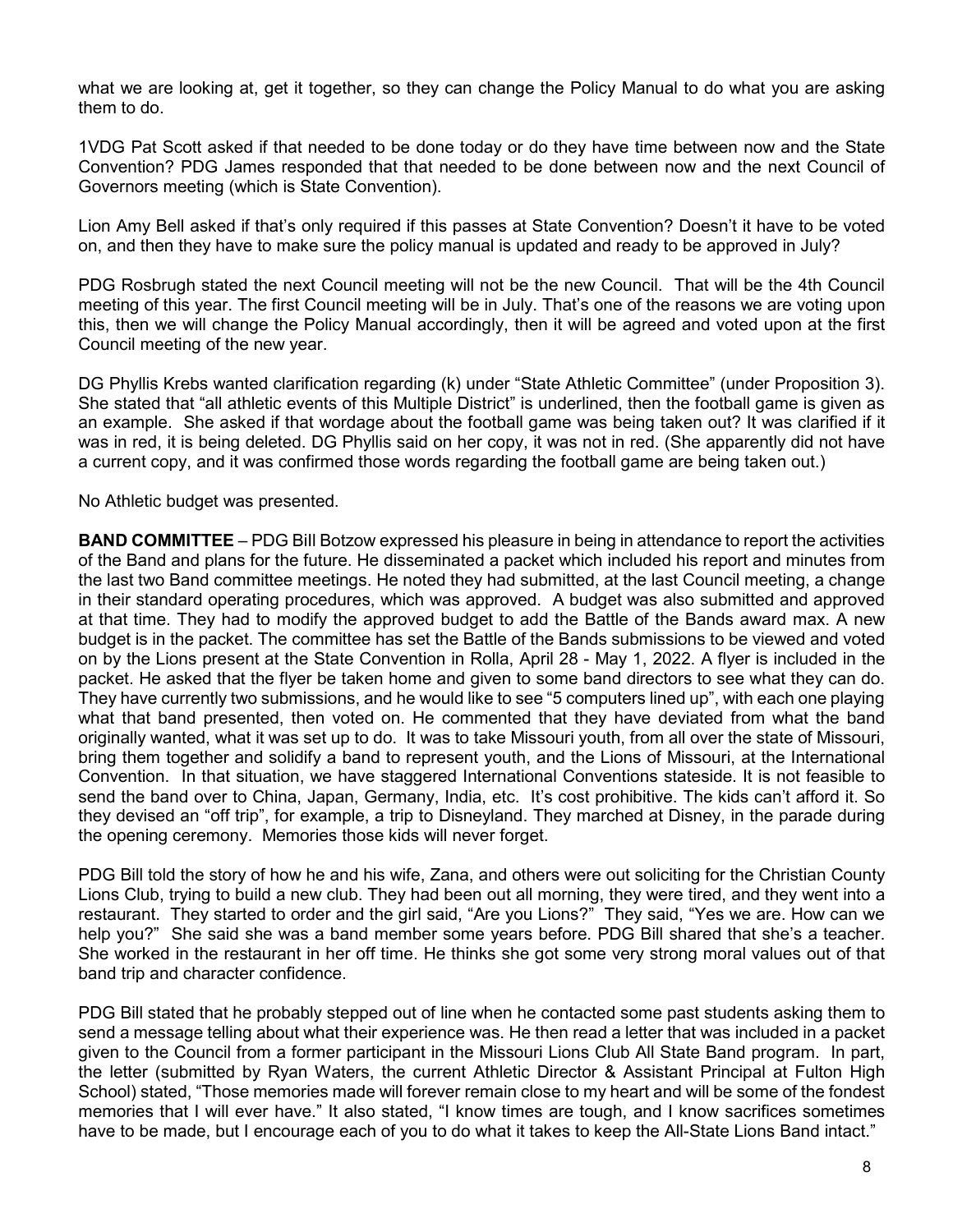IPDG Theresa Kee then came forward to read her letter that was included in the packet. Also, in short, her letter stated, "I gained confidence in my musical skills. I spent 4 years in the Missouri Lions All State Band, the experiences and opportunity changed me as a youth and what I believed I could do." She continued, "I believe the Missouri Lions are torn between wanting to move forward but still have a band. As a Lion, a former Missouri youth, a Lions All State Band member myself I couldn't begin to explain how devastated I was to learn that the program was being misrepresented/mishandled and Missouri Lions funds being used to hire bands NOT from Missouri and that contained people that were not youth. This is not something I have voiced my opinion on over the last several years. Council Chair, Council of Governors, 1st and 2nd Vice District Governors, I encourage you to understand it's not Band versus Athletics or versus any other program (yes I called out that divide because there is no reason why we can't work together.) It's about a committee right now that is in place and has said yes, we will take on this challenge… we will try to keep the band program going. Does that mean it will look the way it looked in the past? Probably not. Does that mean it still needs funding? Yes. Give them the chance before you cut away funding. What alternatives have been considered (dues increase? a tiered reduction over several years?). Currently, right now, I believe the band receives \$0.70 a year per member. I for one would be happy to pay \$1.40 more per year - \$0.70 to Athletic Committee and \$0.70 to the new Youth Committee. Why has the Missouri Lions All State Band always come in second to Mississippi? Maybe we should be talking to Mississippi. They still continue to run a successful band program every year. Maybe we should imagine what could happen if all the energy we have been focusing on fighting, debating and politicking over money, was redirected straight into the programs. What could we actually achieve?"

PDG Bill Botzow followed by stating that he hopes we don't lose sight permanently as to the dedication of the band. He knows they have to change with the times, but who's going to suffer? It will be the Missouri youth. He remembered being Parade Marshall and Lion Al came up to him and said, "What are you dragging that box for, boy?" That was all the supplies for Parade Marshall that they had to have – for the Band and in the parade. That was a heck of a parade. He thanked everyone for their time and hoped they had given everyone a fair image of what the Missouri Lions Band is about. It's not about "us", it's about the kids, the children, and performing for you, the Lions of Missouri.

**HEARING COMMITTEE** – PDG John Preston reported for PCC Ron Campbell. He shared that the State Hearing Committee has had several different meetings in the last couple of months, mostly discussing the hearing trailers that they are trying to outfit to replace the two hearing vans that have been sold. One of the hearing vans that they had was vandalized and the insurance company totaled it out. They recouped that money, put it back into their savings account, and they are using that to retrofit two tag-along trailers that they are building as hearing trailers. The other van was sold, and they recouped the money from that. He did not have the actual values for that. Contact PDG John if anyone needs that actual number. Hearing sweepstakes tickets have been sent out all throughout the state. District conventions are coming up in the next month. Make sure your sweepstakes tickets are in for your districts so that they can get to the State Convention – there's a lot of money involved. That is their only fundraiser, so get tickets in so they can get money back out. They still have affordable hearing aids. Reach out to your representative, and they will help with that.

**INFORMATION TECHNOLOGY** – Lion Amy Bell started by apologizing to all of the Lions of Missouri. She has had some personal issues happening over the last month or so, and so the website has not been getting updated as expected. To the State Office, to the Council, to all the Lions – she apologizes. She will be getting that taken care of this next week. If you have sent her stuff, she will be getting that posted. Otherwise, there was nothing else to report. There were no questions.

**MARKETING COMMUNICATIONS** – Lion Amy Bell reported for Lion Peggy Campbell. Lion Bethney Pedersen has prepared the newsletter, which is probably in an email, so they will get it distributed very soon. The Marketing Committee continues to request that the District Governors push the articles up to Lion Bethney so she can get that put together and share that with the State.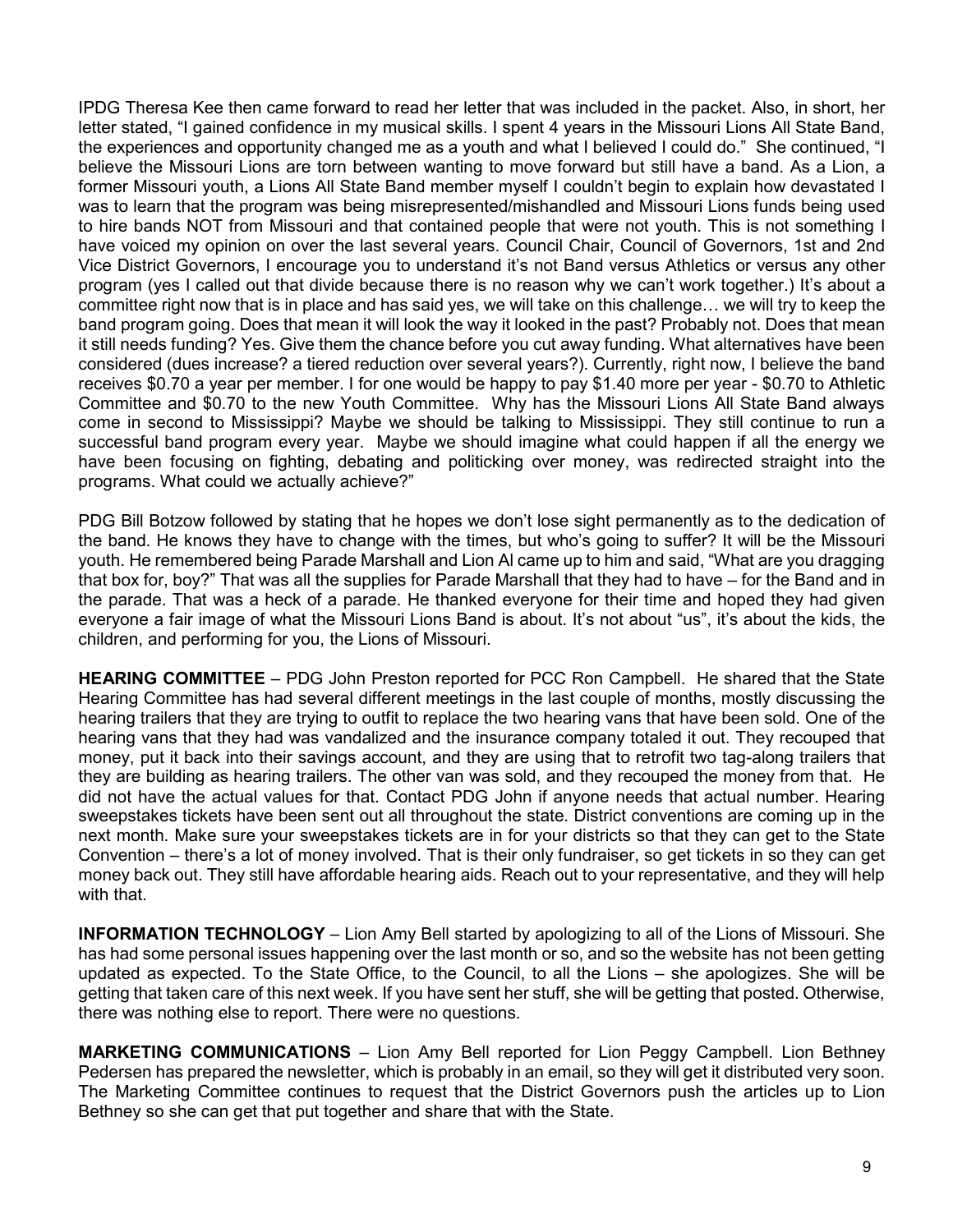CC Bob asked what the deadline was for the next newsletter. Lion Bethney replied that she has to get it out 60 days prior to the State Convention so they had to move it up a little bit. Hopefully it will come out February  $28<sup>th</sup>$ . She asked if she could get information by February  $20<sup>th</sup>$ , that would be great.

**MISSOURI LION NEWSLETTER** – Lion Bethney Pedersen apologized in advance because "it's the first thing I've ever done like this." She thanked everyone for putting their faith in her. She knows she hasn't been able to come to a lot of stuff lately with her job, so thank you. As she previously stated, they had to move the deadline up a little bit. It has to be 60 days before the State Convention, so she's hoping to get it out by February 28<sup>th</sup>, which means she'd like to have everything in by February 20<sup>th</sup>, if at all possible. There is not a lot more going on than that. She feels she is continuing to get better as she learns what is supposed to be on it and how it's supposed to come out.

**GLOBAL ACTION TEAM:** PDG Debbie Cantrell began by thanking everyone that has already registered for the Mid-Winter Forum. If anyone has not registered, forms are available today. They congratulated Lion Jennifer Winkeler on winning the \$25.00 Fire & Ice Restaurant gift certificate at the last meeting. She asked everyone to remember the Patriotic theme, and they have added a by-line of "Let Freedom Ring!" They are loving this and having some fun with the red, white, and blue. All three of them took an entire day off from their normal work schedule and dedicated the day to planning for this very important event for the Missouri Lions. They met with PDG Lou Ann Hathcock and saw some inspirational photos of the decorations she is planning. It was exciting looking at that coming to life. They also worked with Lion Brenda and Lion Jackie at the State Office, as that's where they met. They thanked each of them for all they've done to help the Global Action Team with the MWF. They extended a special thanks to the 2VDGs who are hosting the Friday evening Hospitality night for the MWF. They can't wait to see and taste what they have in store for everyone. They do have a special surprise they have added that night to Hospitality, so make sure you don't miss out on that. There will be a photo booth from 7-10 p.m. They've got some really nice frames around that, they will be able to "freeze" some memories with those photos so we can pull them out and enjoy them later on. They will have unlimited – so they will be able to take lots of pictures with their Lion family. They hope that everyone has enjoyed dressing their Build a Bear Lions for the MWF. They know they will be blown away with what everyone has come up with. Remember voting for your favorite Lion will be with \$1.00 bills or any bills - \$5s, \$10s, \$20s, or whatever bills you want to vote with! The winning district will get \$200. Second place will get \$100. They will also have the traditional 50/50 going on. PDG Kevin Cantrell will be in charge of that. A very, very special drawing will be held at the banquet. As they have taken on the "Let Freedom Ring" and the Patriotic theme, they thought it was appropriate that all of the veterans that are at the event be entered automatically into a drawing. Lion Carol and her sister made a beautiful, soft, silky quilt (the quilt was shown). If you are a veteran and you're attending the event, at the banquet your name will be put in the drawing, and someone will take home that quilt. It is so soft. PDG Debbie thanked them for that beautiful donation. They have printed the Event Schedule of the workshops and order of the day. The schedule was passed out to the Council. The schedule will also soon be sent to the State Office, and it will be sent out via email. Lion Orientation is on that schedule. There is a beginner and a next level. They also have Guiding Lions. One thing about the Guiding Lions…some people say they maybe aren't sure if they really would want to do that. Even if you go through the program and get your Guiding Lion, you never know once down the road how you'll be able to use it. You'll still learn something. There are lots of activities.

PCC Joe Foster added that a lot of people have asked for the Guiding Lion training. You will be certified when you leave the MWF. So even if you have it and need to be re-certified, please let the people in your district know. This was something that was asked of the committee, so we got it there and we are going to make it happen. He gave a special thank you. We've been working really hard and the State Office has been a blessing, helping us, working with us, providing a place for them to meet. They have helped them with their mailings, so he wanted to give a special thanks to the State Office for all they've done to help them and to make this happen.

Lion Carol Deters shared that she had a few registration forms if anybody needed one. She can email it to you, so you can get it out to the clubs. Just let her know.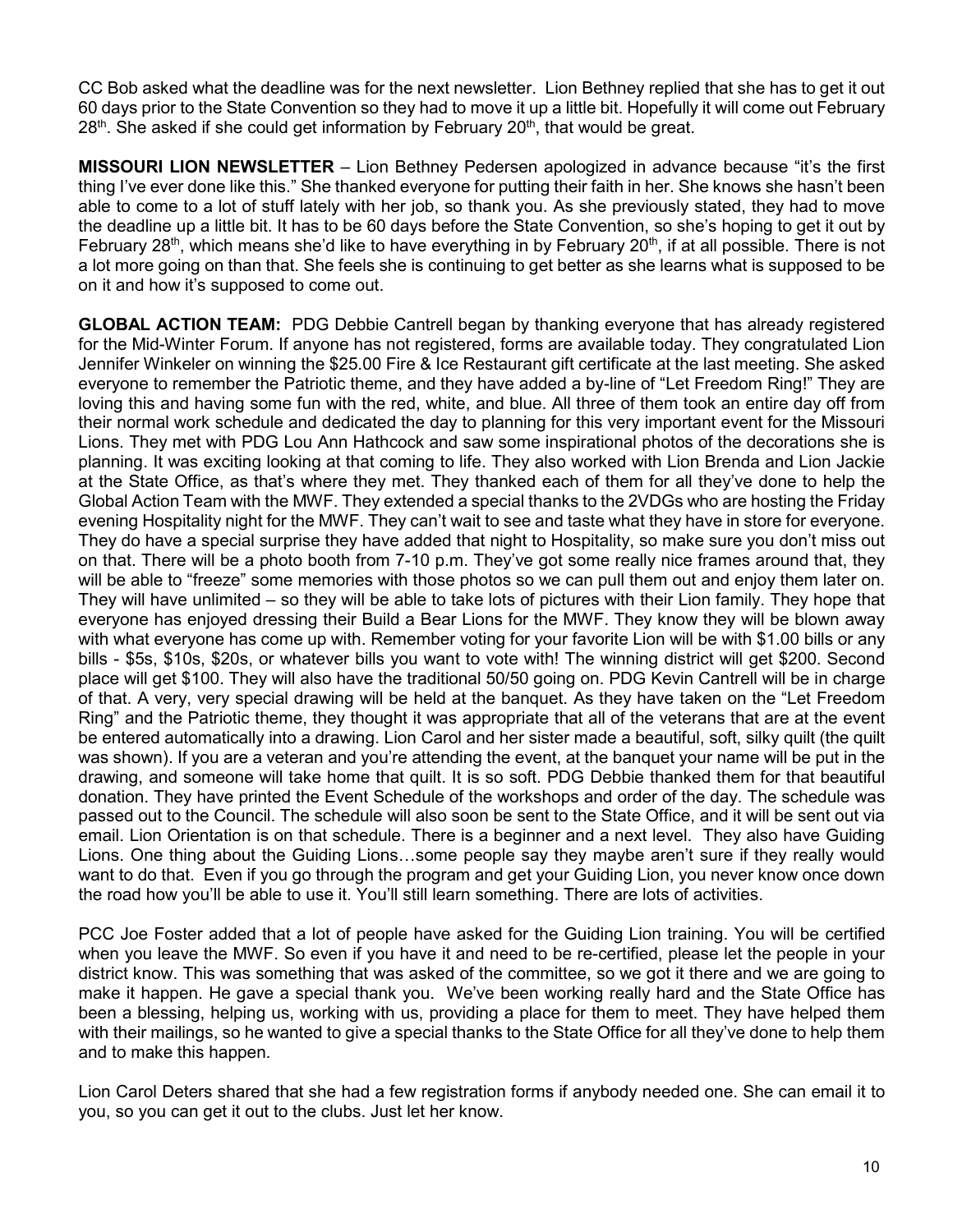PDG Debbie added they had talked to the Governors and they really wanted this Lion orientation, so this is a special time. If there are clubs that are growing, invite those new members, get them there to this event. They are going to learn about all kinds of things to set the foundation to continue the excitement of Lionism. So get the new members there, by maybe even sponsoring them to go. Anything you can think of to get them to the Forum. It will be valuable to them. They have planned a special service project for this year. Lion Carol has worked with that. They wanted to have a positive impact on the city where they are meeting. A flyer has been emailed out from the State Office to encourage participation.

Lion Carol shared that they are going to be donating items to the Harmony House in Springfield. Lion Carol is going to set up a meeting that Friday. Hopefully we will be able to do a tour of it. It's just simple items that really don't cost a lot. If any of the clubs want to bring items, just bring them. Lion Carol will take them Friday night, and Saturday morning from 8:30 – 9:30 they will be collecting them. Lisa, who works there, will come and pick up the items, which is a big help. If you have any questions, just let Lion Carol know. Lion Carol was asked to share what some of the items being collected are: women's leggings, pillows, twin size sheets, blankets, comforters, shampoo, conditioner, bath towels, paper towels, canned vegetables and fruits, and condiments. It was asked if all of these items have to be brand new in packaging? Lion Carol said she would find out. PDG Debbie added that she knew at COPE, which is a domestic violence shelter in Lebanon on which she is a board member, they are right now just taking new only because of the pandemic. Usually they do take gently used, so she expects they will be under the same guidelines at this time. She added that their shelter, but not sure if they do too, likes white sheets. They may not care, but that's what is used at the shelter in Lebanon. PDG Debbie clarified that both travel-sized and full-sized shampoos and conditioners are great. The travel-sized are great in case you get someone that comes in in the middle of the night or for kids, so the hotel ones are loved because they are good for a quick shower right when they do an intake. If they are at an extended stay, say they will be there a month or so maybe with children, the full-size are great.

PDG Debbie continued by sharing that the hotel will be providing a grab and go breakfast for the Forum attendees. It won't be a hot breakfast. They have four chefs on staff that are planning a delicious meal the team has selected for Lions. During the dinner again, they will be having a drawing for the First-timers and Early Birds, those that got in before the Early Bird deadline. You'll be in a drawing for a really nice gift there. After dinner there will be more fun. They are not really saying exactly what they are going to do after that, but they think it will be a lot of fun and engage a lot of Lions. They think you want to be there.

DG Anderson gave kudos to the team. She loved the Facebook group they started. As an administrator for some of the different Facebook pages for Lions, she feels they put out so much great content that can be shared to your personal pages or to club pages, so she thanked them for creating that group.

**GMT –** PDG Debbie commented that there were people wondering about the traveling membership trophy. There are two districts that were in competition – that did have the positive numbers. M5 had 0.07% growth. M6 had a 1.07% growth, so M6 will continue to hold the trophy this quarter. PDG Debbie spoke with PIP Al Brandel. He wanted her to encourage the Lions of Missouri to register for Lions Day at the United Nations. It is coming up March 11-12<sup>th</sup>. If you are not registered, it's \$110. It is a very exciting event to go to. She has gone for many years and wished more Lions would go. We are the only organization that has a day at the United Nations. We actually helped develop the United Nations, so take a peek at it online and see what it looks like. If you have any questions, contact PDG Debbie. If you have time and are interested, it's a great time to visit New York.

**SAVING SIGHT** – PCC Larry Boettcher reported that through the first quarter of the year, Saving Sight has already provided tissues for transplant to 948 patients. Vital Tears has processed 3,565 orders. That's just in the first three months of the year. At the December board meeting, the board adopted a committee charge and responsibilities for its Charitable Grants Committee. This is something they created brand new. This committee will serve to assist the Board of Directors in carrying out its philanthropic goals by reviewing and selecting non-profits' requests for monetary grants and bringing those recommendations to the Board of Directors. The requests must be from non-profits with a similar mission of saving, restoring or preserving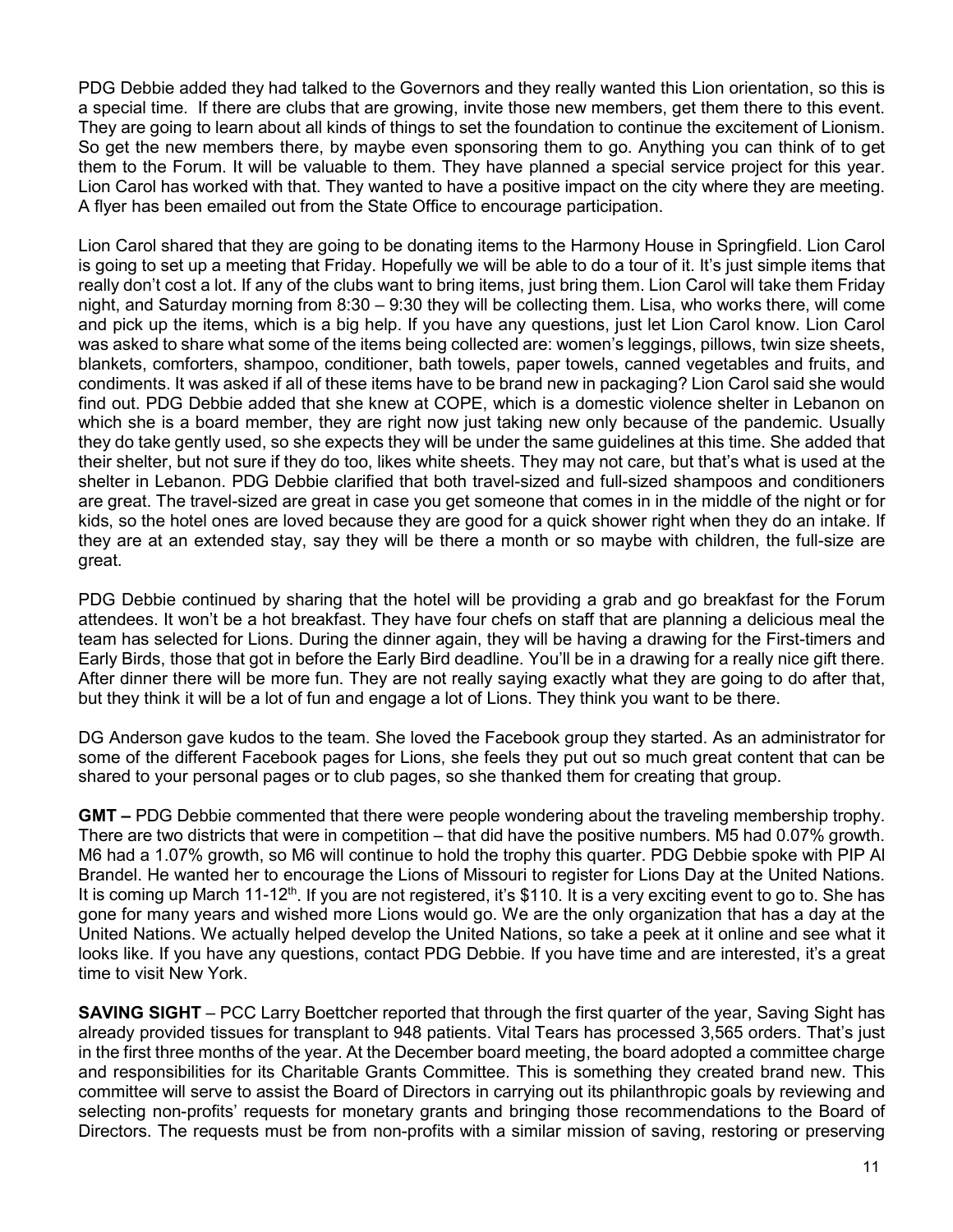sight. The applications will be by invitation only. So they will not be taking applications from 5,000 different little entities across the state, or whatever, coming to us trying to get some money. We want it to be specifically to saving sight, preserving sight and restoring sight. That committee is in the process right now of discussing who they will be inviting this year. At the March board meeting, they will be discussing the recommendation from that committee. This year they know, with the setup of the Quasi-Endowment Fund, they will set aside \$60,000 to be donated this year. They will have that at their board meeting to determine who is going to get the money and how much. He asked if there were questions. The grant committee this year is chaired by Lion Pat Martchink, with 1VDG Pat Scott PDG, DG Michael Sliger, VCC Devin Struttmann, and PCC Ron Campbell. The other thing they did at the board meeting in December is that they reduced the amount of money that KidSight was paying them for the back office support. It has been \$2,200 a month. They have scaled that back to \$500. That's a \$1,700 a month savings to KidSight. They decided for this year to go ahead and "knock that down" to help them out. Something new that is about to happen, it should come out any day now, they are going to send out a survey to all Lions across the state, to get input on their engagement with the Lions, what can they do better, and what other kinds of things can they do together. Everyone should be seeing that, so he encouraged everyone to fill it out and send it in. When that survey comes back and they get it all looked at, PCC Larry will report back the findings. The next board meeting will be Tuesday night, March 8<sup>th</sup>, at 7:00 p.m. via Zoom. Since there is a convention every weekend in March, they moved the board meeting to Tuesday night so that everyone could attend. They didn't want to leave anyone out. So some they will be able to have on the weekend, but a lot of times they will be "Zooming" it. Their next full meeting will be in Kansas City on Saturday, June 11<sup>th</sup>, at the headquarters office. They plan on trying to do Zoom going forward at all of their meetings. The one they had in September at the hotel didn't work so well, but they've worked on processes to make that better. You can ask to be part of the one they will be having in March and the same thing with the one they'll be having in Kansas City. They'll be Zooming that as well so you can take part. If you want to attend or get information about the Zoom they will be doing, reach out to [pr@saving-sight.org](mailto:pr@saving-sight.org) or 800-753-2265. They want to stay engaged. They want to give you information. They do have the Lions InSight newsletter that they are sending out. It goes out shortly after the board meetings. One of the things they recently did was added archives of the past several issues on the website. So when you go there, you click on the link to get it, you can also see the ones that came before if you didn't see them. There were no questions.

### **SIGHT CONSERVATION –** No report.

*12:00 – Break for lunch 1:15- Return*

CC Bob Noellsch thanked the Rolla Lions for their great facilities and great lunch.

**KIDSIGHT** – PDG Wayne Cunningham reported for Lion Katherine Patterson-Paronto and shared that she wished she was present, and that she looks forward to seeing everyone at the State Convention. KidSight screened over 28,000 children between July 1<sup>st</sup> and December 31, 2021. They are very proud of all of their volunteers and staff that helped accomplish that. From January 1 to December 31, 2021, KidSight screened 44,540 children. That's over 18,000 more than they did in the calendar year of 2020. In the packet, everyone can see they are still looking for more volunteers in M6 to cover the district. They have one team and two screeners, but they need more, especially in the middle and upper parts of the district. They are so proud to have won  $6<sup>th</sup>$  place in the nationwide contest sponsored by Lions KidSight USA. The multiple district will be receiving a banner patch, engraved trophy and a check for \$500. KidSight's board of directors had a retreat on January 22<sup>nd</sup>. They thanked the Auxvasse Lions Club for providing the community center building for them to use. It was perfect for them. One of the things the board identified was three priorities. One of the things was to recruit more board members. They are looking for people that are interested in helping them build their network of support. They have a lot of work to do and want to have at least nine members by July. They do not have any board members from M5 or M7, but PDG Cunningham noted they are not "tied to districts", nor do they have to be Lions. So if anyone knows someone that is deeply interested in kids and the program, contact one of the board members. The Lion board members are: Dr. Kory Thoma (M1), PCC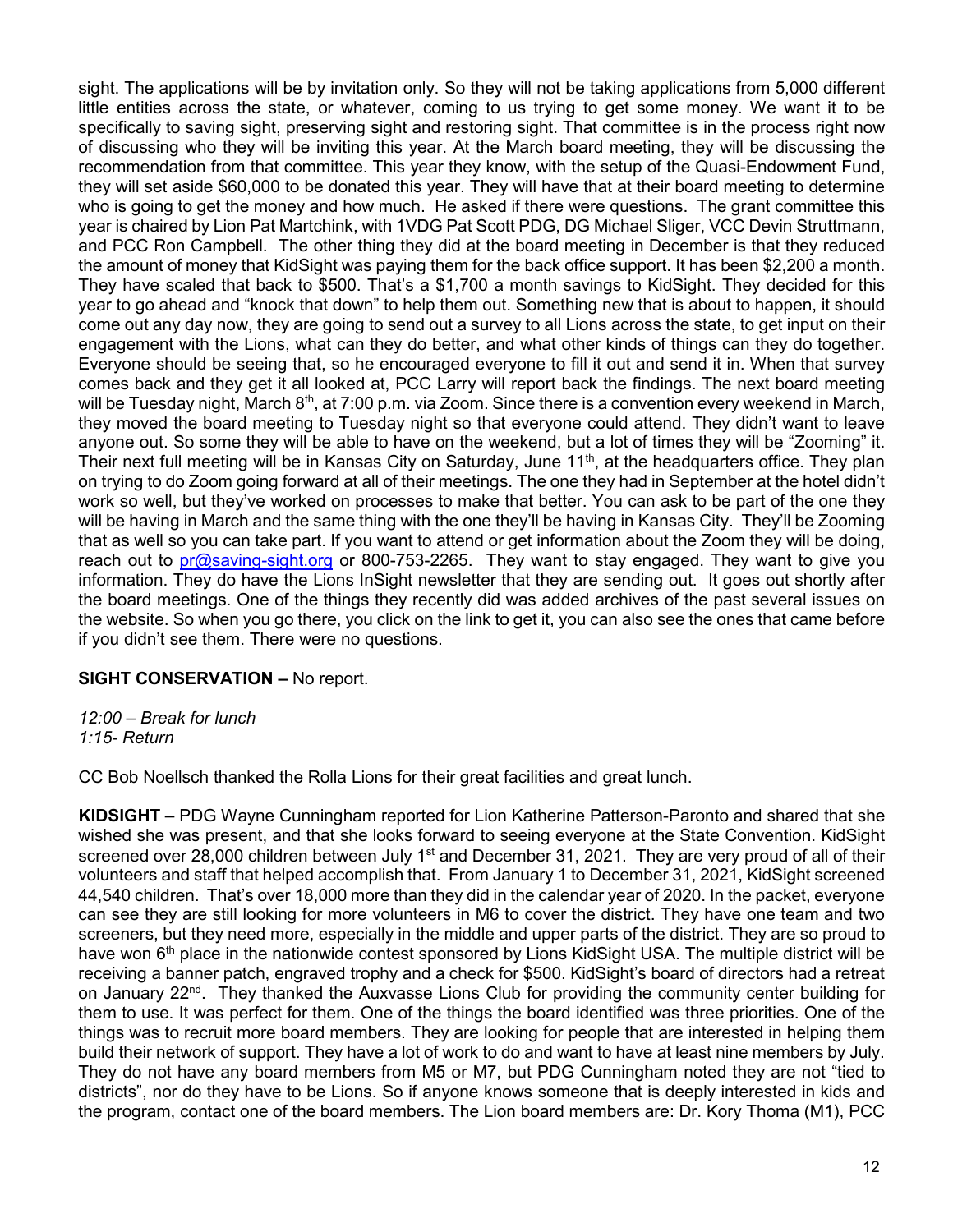Al Blumenberg (M2), PDG Susan Paden (M3), PDG Wayne Cunningham (M4), and PCC Steve Wise (M6). They sure would like to have some other good candidates.

**EYEGLASS RECYCLING PROGRAM** –PCC Jesse Hathcock reported for PCC Jeff Hilke. He thanked all the Lions out there that are collecting eyeglasses and getting them to the program. If anyone has any today, he will take them back to Jefferson City. They are receiving quite a few. They've continued to do sorting and processing of the eyeglasses. This month, they had a couple of cancellations due to weather and illnesses, so they work around all of that. They do have a couple other clubs that are interested in coming to Jeff City and doing the process. They continue to give eyeglasses to Concord Baptist Church. They've had about 4- 5 smaller shipments, running between 300 – 900 pairs each. They were shipped out to those that requested them. They are slowly getting back into the process. The Covid stuff is sticking around and the major trips are not going out, but they keep doing their end of it. They have plenty of eyeglasses, but they'll make room for more. There were no questions.

**EYE MISSION FOUNDATION** – DG Struttmann shared that this report will be very similar to all the reports since 2019. They still have not been on a mission trip since 2019. They obviously had some high hopes that they'd be going in 2022, but that is uncertain at this point and time. As soon as they can get back out there, they know the need will be great. We know there may be an opportunity to do even more mission trips than they had before, so that will be good. They are still actively recruiting any doctors, technicians or volunteers to go. They are taking forms. If anyone has interest, please let them know. They will put you on the list that they "reach out to". They expect when they start again, there will be some guidelines they will have to follow due to the pandemic. They know to work with Lions InSight out of California and Nevada, they will require that everyone be vaccinated to protect the participants there. For 2022, they are hoping to just be out there. They will bring their tabletop exhibit, hopefully to every district convention, if vendors are allowed. They'll be at the MWF and State Convention. They will give presentations at any point, at a club or in the district, just let them know. They will continue to look for opportunities to maybe do local mission trips, inside the state of Missouri. They are aware that Concord Baptist is already doing that. They have the program already in place, so they need to piggy-back and learn from them.

**LIONS BUSINESS OPPORTUNTIES FOR THE MISSOURI BLIND** – DG Melissa Anderson shared that last time she had reported she had talked about the new micro-markets that they were working on. They had two at the last Council of Governors meeting. Within the next two months, they will have an additional four. To give some information about what the micro-markets do for them, she noted that they had a convenience store in her office building that was about the size of a large walk-in closet. They had an individual that would sit at a cash register all day long, check people out as they came in, etc. It had fountain soda, fresh coffee, snacks and much more. So they decided to turn that into a micro-market. It was a tester. A lot of blood, sweat, and tears went into that, but they finished it, and it is beautiful. They've given numerous tours of that facility. If anyone is ever in Jefferson City, please give her a call because she would love to show it off. That convenience store was maybe doing about \$500 in sales a week, and somebody was having to sit there for maybe 9-10 hours a day. So if you think about the payroll, on top of the \$500 per week, it was constantly losing money. Last week, that micro-market in her building of about 250 employees, did about \$1,200 in sales, and no one has to sit there all day. They have their cafeteria at the Truman Building making fresh salads, sandwiches, and cheesecake ("We eat cheesecake for breakfast in our building. It's amazing.") That blind manager is helping another one, and they are building a huge network in their program, which is fantastic. They will have two more in the Jefferson City area. There will be one going in in St. Louis in the federal courthouse. Another will be going in in Kansas City in the federal courthouse. On December 20<sup>th</sup>, DG Melissa took over as the new BEP Director for the state of Missouri. One of her goals is growth. They still have a lot of facilities that are closed right now due to Covid. However, there are employees slowly coming back to the buildings. So what used to be a very large cafeteria, for example, in the federal courthouse in St. Louis, there are currently not enough employees to support that. For a cafeteria, you have to have a minimum of four people there working. They are replacing that cafeteria with a micromarket right now. They are partnering with Dynamic Vending out of St. Louis, who does some subcontracting vending for them. The company is paying \$32,000 to put the micro-market in for them. LBOMB doesn't have to put a dime in, and they will get 12% commission off of everything that sells. They will stop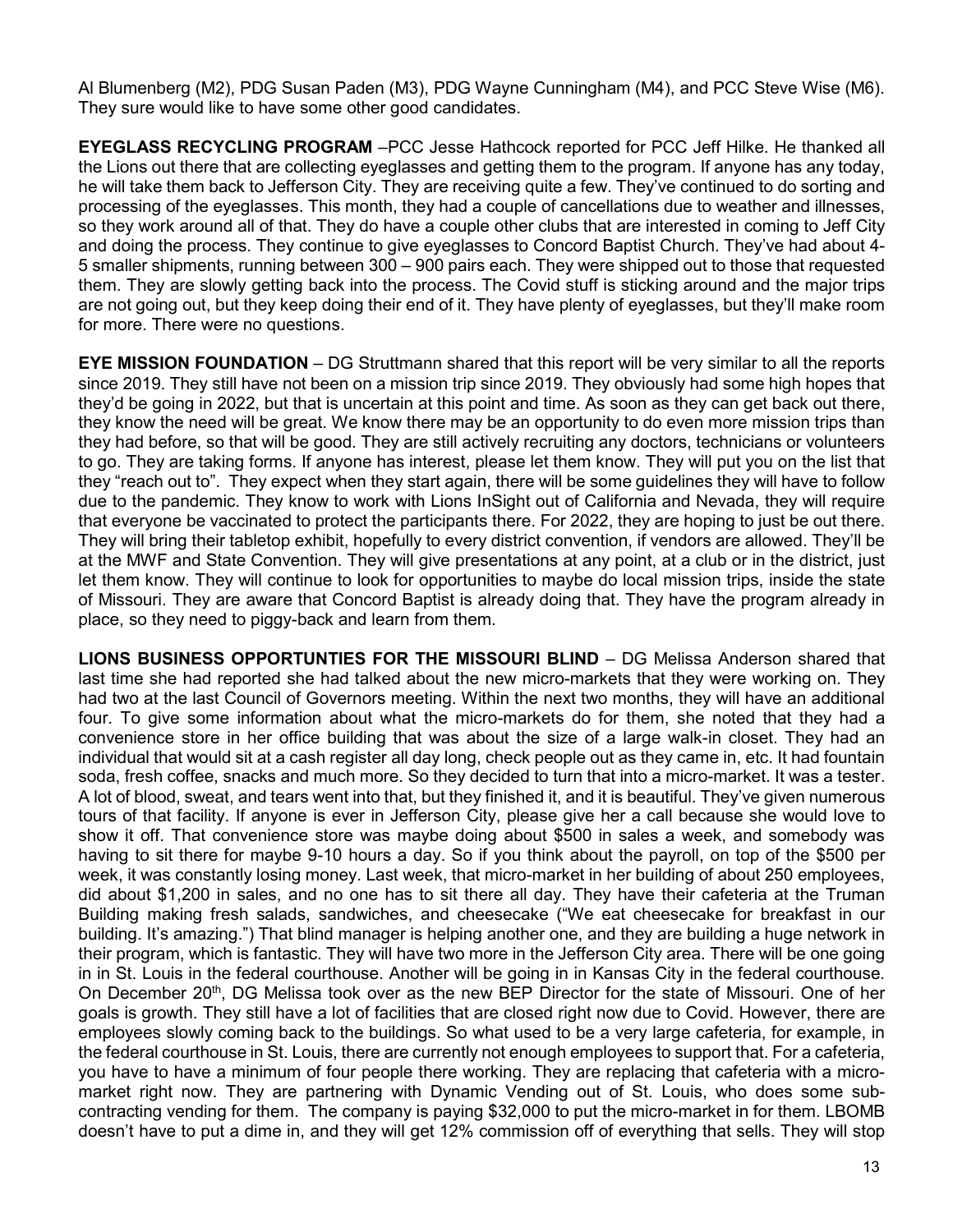losing money. One of her goals is to not have LBOMB not necessarily running any more facilities because that is not why LBOMB is there. DG Melissa wants their blind managers in these facilities. She also just launched a program to go into private businesses. Right now she is working in mid-Missouri with an individual that owns nine nursing homes. All of those nursing homes have vending machines in them for guests, and for residents and staff. One of them has a small C-store and the nursing home right now is having to pay someone to sit in that C-store. LBOMB can do that, and they will not charge anything. The nursing home won't have to worry about it because LBOMB will have a blind manager that is going to be there every day. Friday was her seven-year anniversary of being associated with this program, and the blind manager that was in the convenience store that was once in DG Melissa's building, in the last seven years, has called in to work sick two times – that's it. He's been there every single day. Their blind managers are the most dedicated people she has ever known. It's really fun to work with them. They do have the courthouse in Clayton back up and running. They were really wanting them back open. They have helped tremendously with getting floors polished, etc. If you think about leaving your kitchen untouched for two years, it's going to be pretty gross. The blind managers were told one day they had to get out, they were closing down. There was still oil in the fryers. They had just run the dishwasher, so there was still soap and detergent in the lines for the dishwasher that has now crystalized. They've had coolers and ovens that have been untouched for the last two years. So right now, they are asking for the state of Missouri's help. LBOMB needs donations because yes, they typically get their matches from the state, but they just paid \$8,000 for a company to come in and clean this facility top to bottom – all the equipment, everything. That was in St. Louis. LBOMB has to bear the full cost of that. That is not something that is covered in the Randolph-Sheppard Act. Thank goodness LBOMB is there to help with those things. That is one of eight facilities that is opening. She is hoping they continue to piggyback off of this and open these facilities. They are going to need some help in doing that. DG Melissa just had a trainee finish in mid-Missouri. The trainee has an interview next week to go into a vending facility that they've grouped together for her. DG Anderson also had a trainee in Kansas City, but unfortunately she had to move back to Colorado. So, they are still looking for individuals to come into the program. They'll have interviews for the assistant supervisor in a couple of weeks. They are looking forward to change and growth in the Business Enterprise Program in LBOMB.

**LEADER DOG** – DG Phyllis Krebs wanted to remind everyone that Lions are "message carriers". What happens when an international advocate for women needs a miracle? A divine message was placed by Lions. She shared a story about a lady named Wendy who was working to help women learn to read by the water wells in South Sudan. Her eyesight started to diminish. She was going blind from retinitis pigmentosa. Receiving such a tough diagnosis, she decided to go camping on her own for a week. Wendy said, "I didn't want to fall apart in front of my kids." From her home in Wisconsin, she went to Bridgman, Michigan, camping on the sand dunes. She made a list of everything she'd miss, including the chance to someday see her grandkids' faces. The concession stand on the beach, happened to have a Lions Club brochure featuring a really cute guide dog from Leader Dogs for the Blind. "I'd never have guessed, seven years later, that organization would make a profound difference in my life," Wendy said. She didn't fall apart. She said, "I thanked God for saving me from a nervous breakdown. I just decided to not give up. The inspiration I got from by refugee friends gave me the strength to go on. I'm a storyteller and a fundraiser who's committed to positive change. I could still be that person. My life's work now has become decreasing the stigma of blindness and other disabilities caused by ablest attitudes. Only 10% of legally blind people use a white cane or guide dog to go places on their own. When you use these aids, you gain independence, but you also make your blindness known to others. For me, coming out of my blindness gave me my life back." At first Wendy was embarrassed to be going blind. "Not anymore," she says. "My goal now is to help others with low or no vision remain independent." She's dedicated to combating ableism and to improving the safety and accessibilities of environments. As baby boomers mature, Wendy says age related blindness is a growing concern. "I'm sounding the alarm. We are reaching a crisis point. We need more resources to help people with sight loss stay independent." That is the mission of Leader Dogs for the Blind – it's to help people stay independent. DG Phyllis intended to show a short video that was produced by Leader Dogs for the Blind. It is a thank you from the staff at Leader Dogs for the Blind, but it also contains two people that she wanted the audience to pay really close attention to. It's wasn't going to be anyone in the room, but there was a chance someone might know them. There were technical difficulties with the video. DG Phyllis drew everyone's attention to a recent framed article from the magazine from Leader Dogs of the Blind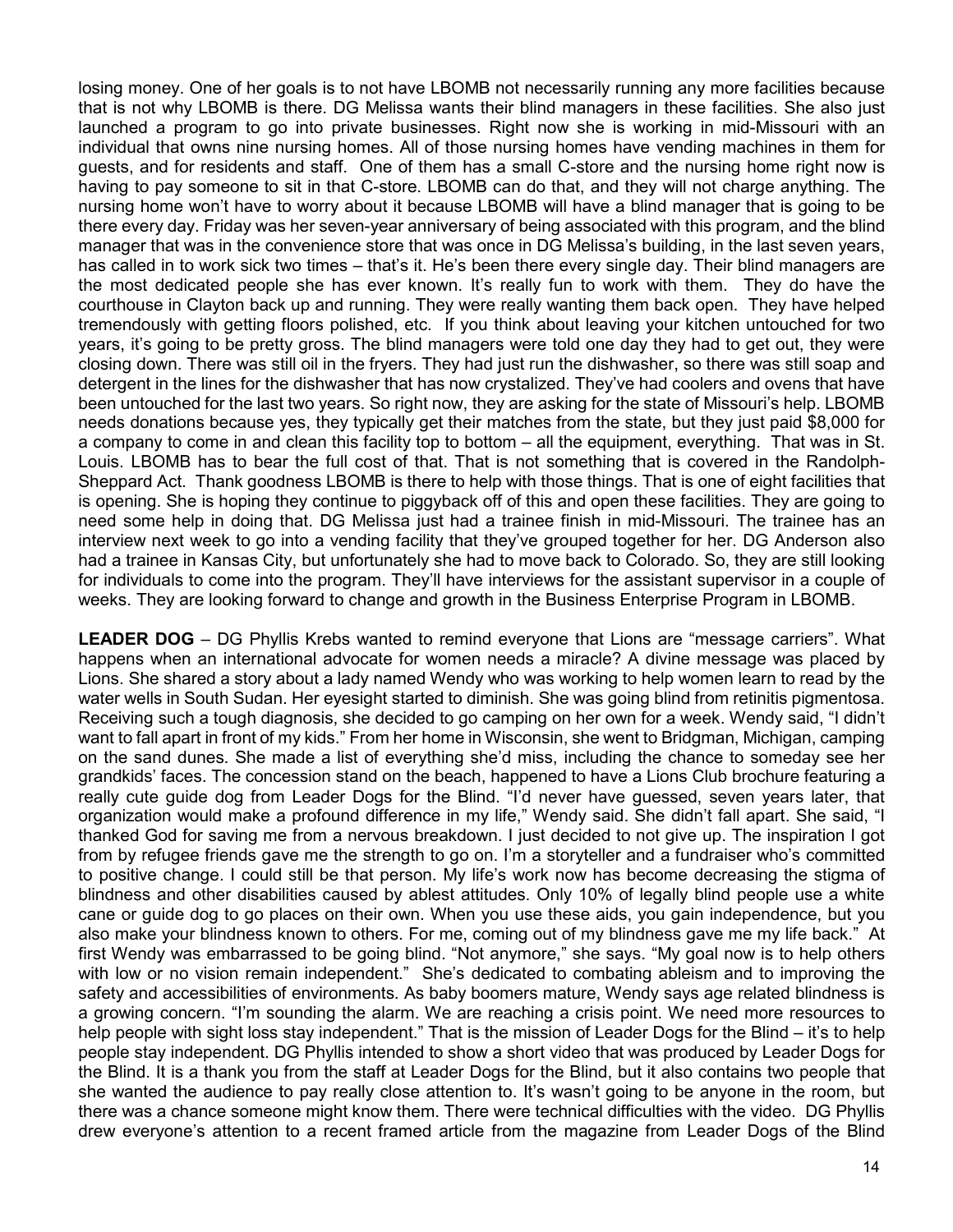(featuring DG Phyllis Krebs, 2VDG Phil Krebs, and LD Gudrun). DG Phyllis shared that on May 20<sup>th</sup>, a bus will leave from Washington, MO first, then on to the St. Louis area, traveling to Rochester, Michigan to the Leader Dogs for the Blind campus. It is \$100 per person for the bus ticket. Hotel rooms are \$100 per night, and you will need two nights, occupancy is 2-4. You'll spend all day Saturday on campus at Leader Dogs for the Blind. You will get to do a blindfolded walk with a trained guide dog. It's really a great trip. Attendees were able to see some, but hear very little of the video. DG Phyllis pointed out that the first gentleman was from northern Missouri, and there was a lady from the St. Louis area. DG Phyllis asked Lion Amy Bell if the video could be posted on the website so it could be viewed. The first part was a thank you from the CEO, the lead veterinarian, some of the heads of the department for Orientation and Mobility and leaders of the guide dog program. There are still tickets available for the bus trip if anyone is interested. Two more people signed up on the day, and she would love for anyone else to go. It's a great trip.

**MID-SOUTH LIONS SIGHT AND HEARING** – PDG Lisa Alexander reported that Mid-South will be celebrating their 80<sup>th</sup> year of miracles. It will be March 11-12, 2022, at the Hilton in Memphis, Tennessee. They will also be conducting their quarterly meeting on Saturday. The celebration will take place on Saturday evening at 6:00 p.m. The featured speaker for that evening will be PIP Jimmy Ross. They will also have an induction into the Hall of Honor. The people being inducted will be PID Howard Jenkins from Mississippi, and Lions Brad and Mona Baker. They would love for everyone to come and join them for that event. Everything will be held at the hotel. The rate for the hotel is \$139 +tax per night. Please make your reservations right away if interested in attending. There will be a Friday night reception for PIP Jimmy Ross. Saturday morning there will be a brunch. Full registration includes the Friday reception, Saturday brunch, and the banquet on Saturday night. The total cost for that event will be \$100 per person. The 80<sup>th</sup> Anniversary dinner, if only attending the dinner, will be \$75 per person. The luncheon will be \$35 per person. Visiting Lions Day will be Saturday, April 2, 2022. Please come to Mid-South to see what they do, learn more, and meet the doctors. They would love to see everyone. There is a full program scheduled that day. Registration is online at [www.midsouthlions.org.](http://www.midsouthlions.org/) The 2022 Mid-South Lions Golf Tournament is scheduled for Friday, June  $3<sup>rd</sup>$ . The next day they will have a quarterly meeting in Memphis at the Hamilton Eye Institute. The golf tournament will be in Mississippi. If interested, all of the information is available on their website or contact any member of their team. They would be more than happy to give you additional information. They would love to see everyone. No one loves you and your money better than Mid-South.

**INVESTMENT COMMITTEE**- 1VDG Leon Hove did not have much to add to DG Jene Crook's financial report. They started out with an investment of \$100,000 back on June 18, 2019. Like she said, at the end of the year, we had a little over \$126,000. That's almost a \$9,000 increase during the year 2021. 2022 is a little different. We've lost 5% through January  $27<sup>th</sup>$  – down to \$119,350 at the close of business last Thursday. He does not know what happened yesterday (Friday). He knows the market went up, but he can't report the figures. We lost 5%, and the Dow was down almost 10%, so that shows how conservative our investments are. Most people say the market is going to go up this year, by some percentage, but nobody knows. If anyone does know, he'd like to know because he'd like to know where to put the money – his own and the Lions'. It's going to be a rollercoaster ride, but still history bears out that the best place to have your money invested is in the market over time. There were no questions.

### **MULTIPLE DISTRICT LEO PROGRAM** – No report.

**LIONS OPPORTUNITY FOR YOUTH COMMITTEE** – Lion Toni Mahoney reported the committee has not met since the October Council of Governors meeting, and there were no donations to their programs during this past quarter. Lion Toni shared she is a little confused in reference to the Multiple District Leo and the Youth Committee. No one has shared with the Youth Committee in reference to this Multiple District detail. She has talked with DG Pedersen about a gentleman that was going to step up for this position and she thought it was a "Multiple State" but it is listed as a "Multiple District" report. She wanted to know who is over this Multiple District Leo? Someone commented that that is currently a vacancy. So it's just a "slot" at this point. She commented that communications with the Youth program, since they think they are taking care of the Leos, would be greatly appreciated. Lion Toni stated she was contacted by 1VDG Sandy McCann, and she shared that they have contacted the St. Louis school system. There is someone in place that is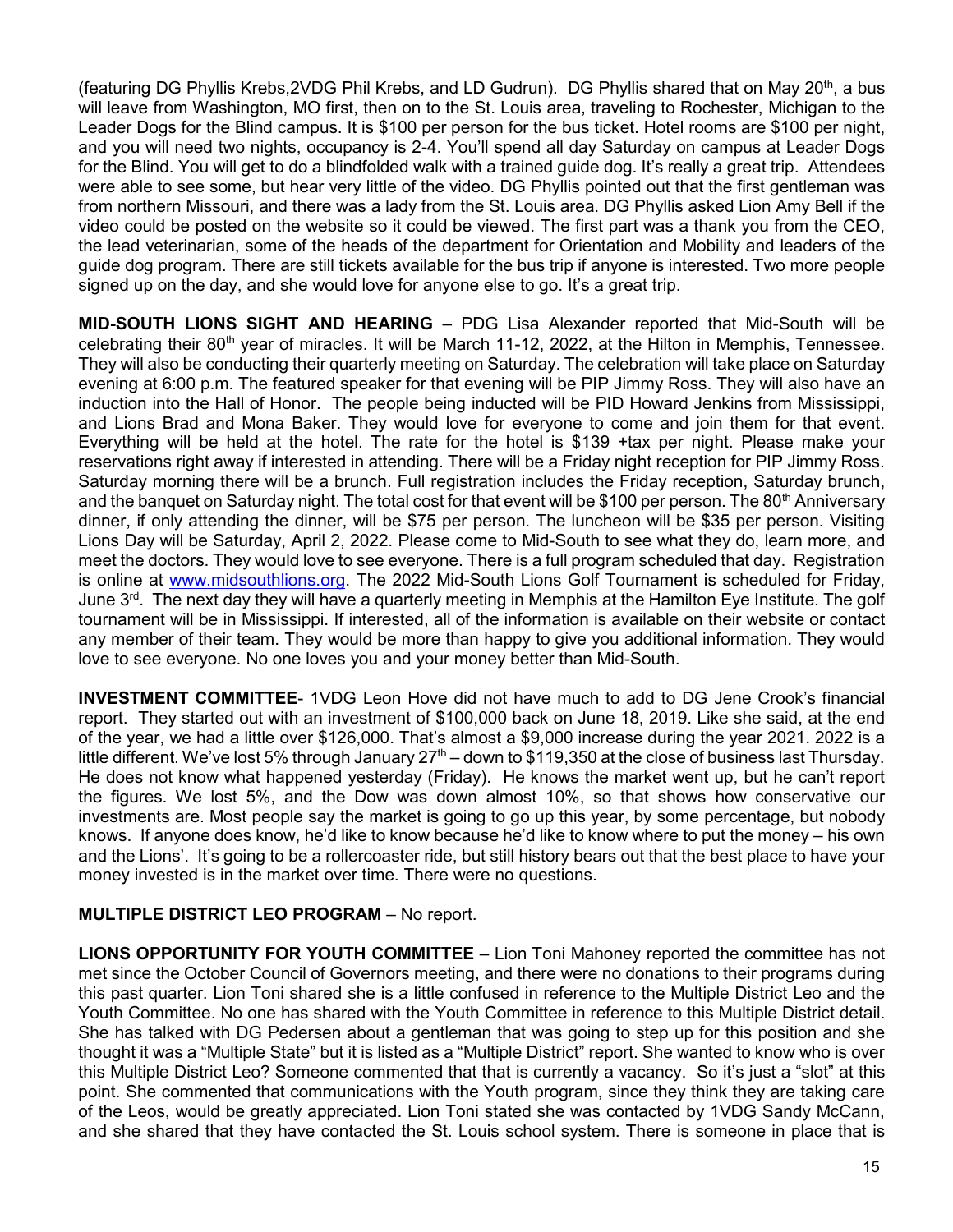interested in working with the Lions Leo program. 1VDG Sandy will keep us posted on that. This is a great leadership program for our youth and future Lions. The committee encourages all Missouri Lions Clubs to sponsor a Leo (Alpha or Omega). Lion Toni shared that M7 has the winning Peace Poster. They look forward to having the poster winner at the State Convention, along with their parents, at the luncheon. She encouraged displaying the winning Peace Posters from all seven districts at Convention. It would be a great opportunity to let all Lions from across the state see those. The committee has approved a Youth Camp Exchange for July 2022. They are hoping they will get participants. She has one young man she has accepted, but she accepted him back from 2019 and his age is still in the age range. She has received two female applicants. They are youth from the ages of 17-19 for our camp. The range is actually ages 15-21, but we accept youth from 17-19. They will arrive on Friday, July 1<sup>st</sup>, and depart Monday, August 1<sup>st</sup>. Camp will be at Camp Brimshire in St. James, Missouri, starting July 24<sup>th</sup> – July 31<sup>st</sup>. Host families will be needed from Friday, July 1<sup>st</sup> – Wednesday, July 13<sup>th</sup>. They try to split them up through different host families so they can get them all across the state of Missouri. In the past, they haven't really been able to accomplish that, but she keeps hoping for the future that the program will take off and all Lions across the state will understand how important this is. This is an international program to have our youth understand the differences in cultures and such. The second session for host families is from July  $13<sup>th</sup>$  – July  $24<sup>th</sup>$ . They want Missouri youth, ages 15-21 also to participate in this program. It is an exchange program. We send a child; they send one back the following year. It's a very rewarding experience for all involved. Lion Toni knows many people in the room have either hosted or sponsored luncheons – Jefferson City really stepped up to the plate in reference to this, so kudos to them. They do have two requests from youth in this area, they are from the St. Louis area. They haven't followed through with the paperwork, but they have asked for the paperwork, so that's a start. The Youth Committee has a representative from each district that their clubs can contact for more details.

PCC Larry Boettcher stood and explained the Multiple District Leo position is an international level position that was instituted back in 2016-2017 because at that time the Leos of Missouri were coming forward, asking to become a Multiple District themselves, which is what is needed for International. So that position that is on the agenda, is for the person that would be leading that up for the state, overseeing the Multiple District Leo itself, which has a whole different Constitution & By-Laws. Unfortunately, nothing ever happened to it after that point, once we got it started. That's why it's there. PDG Greg Gilliam was initially in there for the first two terms we had, but since then, nothing has happened to it. That's where that came from.

Lion Toni asked if there were any questions and if there was anyone interested in hosting. There were no questions or volunteers.

# **MISSOURI PIN TRADERS** – No report.

**RECEIVE COMMITTEE REPORTS** – DG Anderson moved that the committee reports be received. The motion was seconded by DG Phyllis Krebs, and the motion carried.

### **UNFINISHED BUSINESS**

**QUALITY LION AWARDS –** Two were presented from M2.

**WAIVE ATHLETIC COMMITTEE DEBT –** DG Devin Struttmann came forward to state that at the last Council Meeting there was a lot of discussion about this deficit for the Athletic Committee. He shared that the Council talked for a long time about how best to handle that. As everyone is aware, they did waive the \$1,500 fee to the State Office for this Council year. They had also paid that \$1,500 in the Council year before that. We know there was no football game that year, but the State Office did a certain amount of effort before that was canceled. DG Devin said that to preface this motion…. DG Struttmann moved to forgive the current amount, \$482, and add an additional \$500 from that \$1,500 that they paid in the 2020-2021 Lions year. DG Sliger seconded that motion. CC Noellsch stated that it would come from reserves, he assumed? Parliamentarian PCC Terry Boettcher commented that that was going to be his next question, because that was not part of the motion, how are you going to pay for that?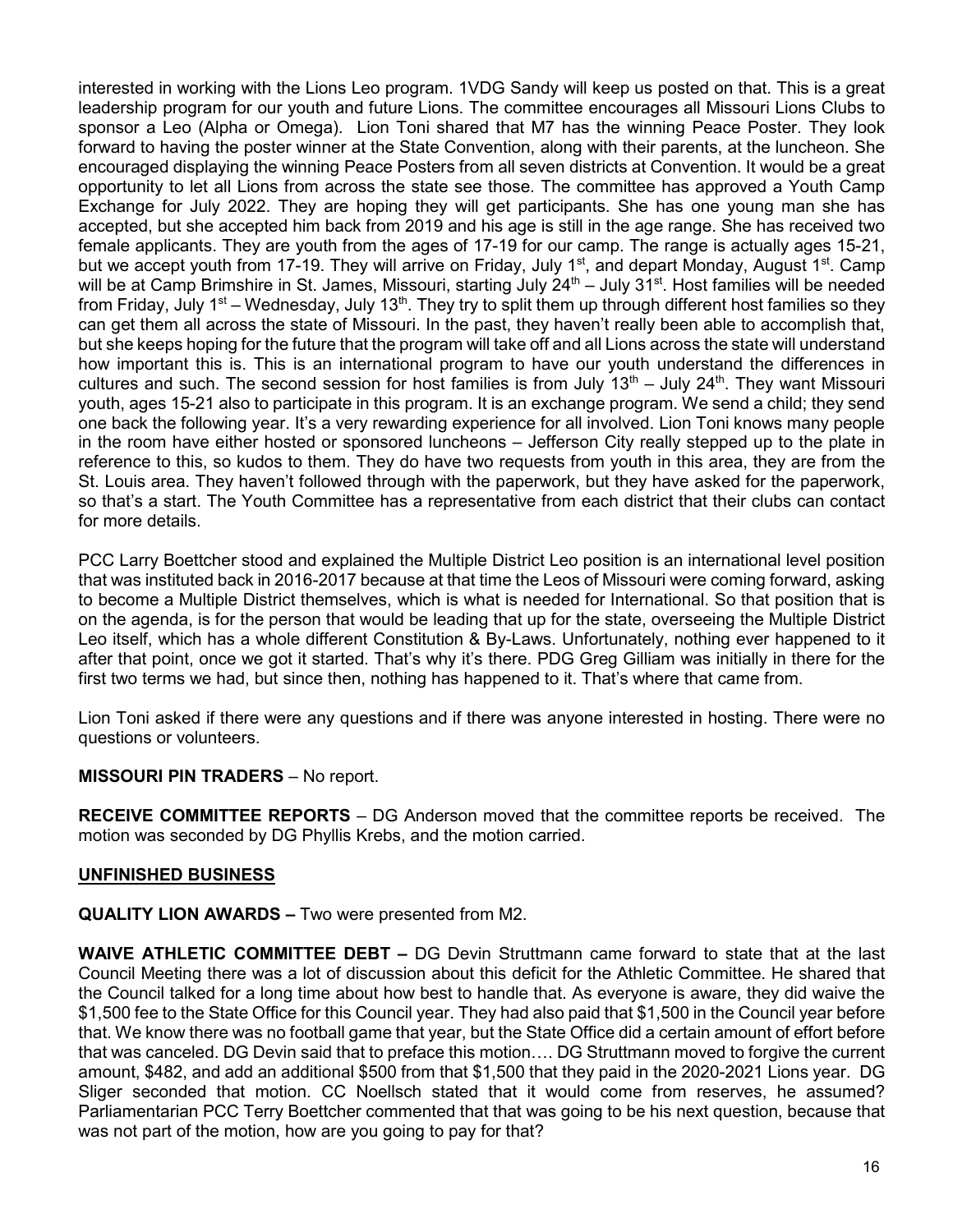DG Struttmann then amended his motion to say that they will forgive the current debt of the State Athletic Committee, \$482, and add an additional \$500 and that that money come from reserves. DG Sliger seconded his amended motion. The motion carried.

**POLICY MANUAL COMMITTEE: SET FUTURE JULY MEETING WEEKENDS –** CC Bob stated that this was discussed last time. We now need a motion to "firm that up". Do we want it on the fourth weekend of July or some other date? DG Phyllis Krebs commented that being that GPLLI is on the fourth weekend, they are concerned for a conflict with attendance at Council of Governors impacting GPLLI. There are a lot of people that would need to be at both places, so she moved that the COG of July 2022 be held on the third weekend.

DG Struttmann then stood and noted there is some confusion on the dates because there are five weekends in July this year. Great Plains is actually July  $28^{th} - 30^{th}$ . The fourth weekend is actually July  $23^{rd}/24^{th}$ .

DG Krebs then amended her motion to state the Council of Governors meeting be held on the fourth weekend of July, July 22-23. DG Anderson seconded the motion.

PCC Al Blumenberg asked, "The way it's reading here, I'm not sure it's talking about the future as in all times, or this particular year?"

CC Noellsch then asked DG Phyllis if her motion was just for this year or from here on? She replied it was just for this year. CC Noellsch clarified that this motion was for this year. The motion then carried.

CC Noellsch reminded the 1VDGs to select and pay for the State Convention Hospitality Rooms. 1VDG Jennie will take the checks.

**MULTIPLE DISTRICT LEO COORDINATOR –** CC Noellsch noted, as previously mentioned, we are still in need of a Multiple District Leo Coordinator. So if anyone is interested, let him know, or if you know of someone that might be, talk to them. We really should get that filled.

### **NEW BUSINESS:**

CC Noellsch noted, as stated at the beginning of the meeting, PCC Walt Hamer resigned from his Protocol Chairperson position. PDG Debbie Cantrell has agreed to do it. He asked for a motion to make her the Protocol Chairperson for the rest of this Lions' year. DG Pedersen moved to make PDG Debbie Cantrell the Protocol person for the remainder of this fiscal year. DG Jerry Reaves seconded the motion and it carried.

**APPROVE SUBMITTED COMMITTEE BUDGETS –** DG Noellsch clarified that the Athletic Committee did not submit a budget, but the Band Committee did. He asked for a motion to approve the submitted Band Committee budget. DG Crook moved to accept the proposed budget for the Band Committee for the year 2021-2022. DG Sliger seconded the motion. There was a clarifying question if the budget was indeed for 21-22? DG Soph replied that this is a revised budget. It was originally adopted in October. CC Noellsch clarified it is for the remainder of this fiscal year. DG Crook added that their fiscal year is October to September, rather than July to June. The motion carried.

**MOTION TO UPDATE THE POLICY MANUAL RE: INVESTMENT COMMITTEE –** DG Crook moved to revise the statement in the Policy Manual to allow for the Investment Committee to accept investments from state committees that choose to invest excess funds. The wording probably needs to be "Council annual budget or such committees that may choose to invest." DG Sliger seconded the motion.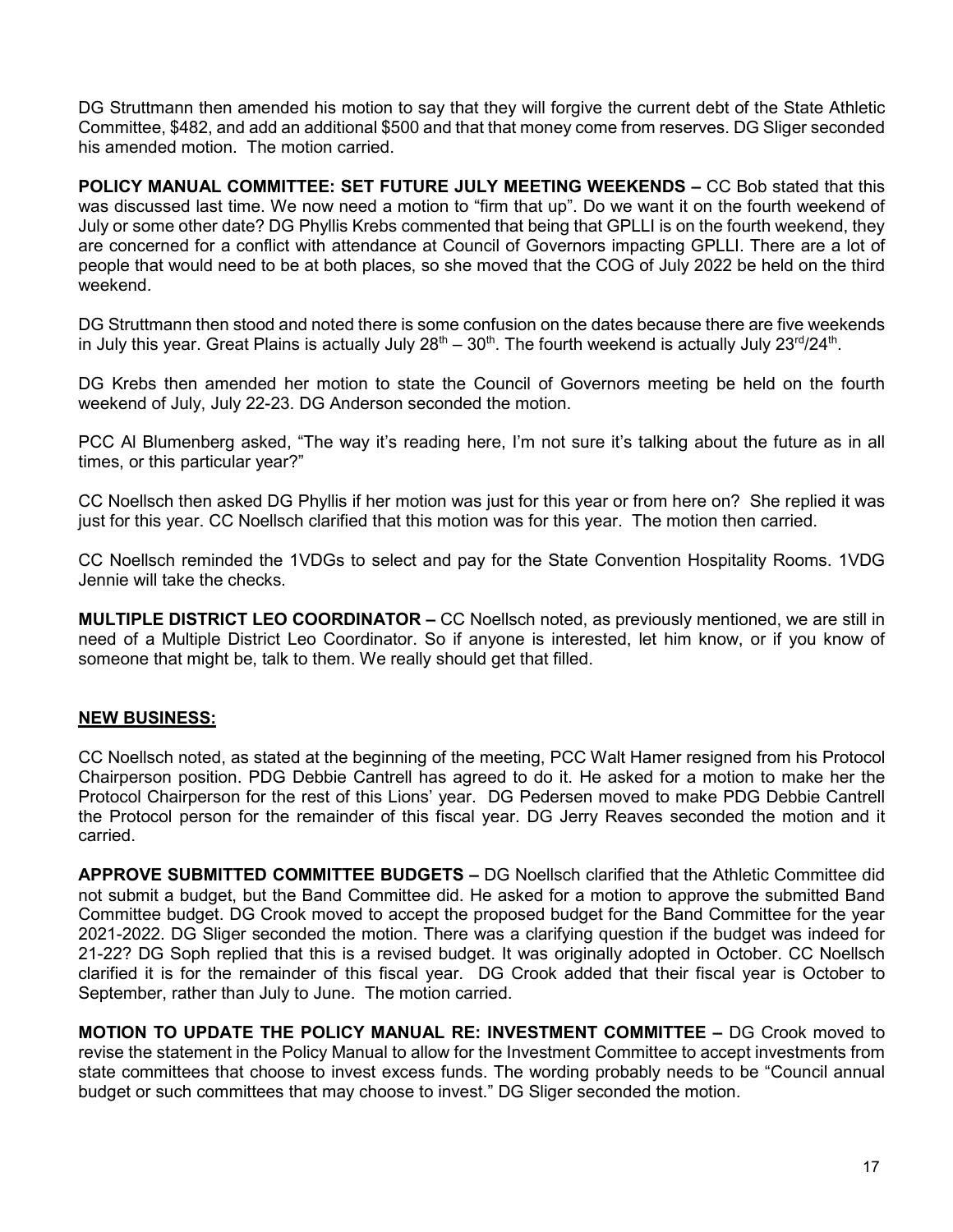PCC Al Blumenberg asked, "Do you need any clarification on who is investing the money, or more specifically are you going to allow those committees to say 'I want to put it in this fund or that fund'? Or is that the decision of the Investment Committee?"

CC Noellsch replied it was his understanding that with this wording, they would be required to continue with the requirements of the administrative funds. He asked if that was correct? DG Crook confirmed yes.

PCC Joe Foster added that to clarify, "Committees are going to give their money to the Council to invest it as they want? The Council has a policy for investment, committees do not. So, it took us like five years to get a policy to invest with the Council. So now we are saying that the committees are going to give their money to the Council to invest as the Council so feels, without any other kind of policies or limits or limitations, or any of the above?"

CC Noellsch followed by saying, "It would be up to the committee to determine the amount and yes, I think they would just let the Council follow the same allocations." DG Crook added, "Follow the same allocations that the Council is using."

PDG John Preston commented that it is his understanding "that it is not up to the Council of Governors to do anything with the money that any committee decides to give to the Investment Committee. The Council of Governors has already granted authority to the Investment Committee to invest the money according to the parameters we set up to the Investment Committee. If the Hearing Committee decides to give them \$25,000, the Hearing Committee can't say, 'I want \$15,000 in Ford Motor Co. or \$10,000 in Cigna Hearing.' We give the money to the Investment Committee, and they invest it as the brokers and the Committee decides what is best for the market that day." There were multiple confirmations that what PDG Preston was saying was accurate. PDG Preston felt that answered everyone's question. He continued, "The Council of Governors don't say 'Here's how you're going to invest the money.' The Investment Committee does it." Again, there were multiple affirmations to what PDG Preston was saying.

1VDG Leon Hove added, "The Wells Fargo broker has agreed that if any additional funds come to them, they will keep them as a separate entity within that same broad, current investment policy. So, to use his example, if the Hearing Committee wanted to invest \$25,000, it would go into the same funds that we are currently investing in, but they would get a separate statement, it would be a separate sub-account under the Missouri Lions Fund. Does that answer what would really happen?"

Lion Amy Bell then asked if we had resolved "how the payment to adjust the auditing will be handled? Because according to last meeting, Brenda had said it's a couple hundred dollars every time another fund is added to their spreadsheet."

1VDG Leon Hove responded, "Some of us are asking the question about why there has to be that charge. Some people have to talk to the accountants before anything gets finalized."

Lion Amy Bell responded, "Shouldn't we have that answer before we approve giving money to the Investment Committee and incurring these charges?"

1VDG Leon stated, "You're not incurring them until somebody gives the money to invest."

CC Noellsch added, "All we are doing now is revising the Policy Manual, but yes, before a committee would want to do that, you would want the answer to that question, because there may be a \$250 per year charge."

Lion Amy Bell asked, "Are you right now approving that committees can start giving their money to the Investment Committee?" CC Noellsch replied, "Yes." Lion Amy followed with, "Then who's going to cover that charge for that line item?" CC Noellsch replied, "The committee." Lion Amy stated, "That's not in your proposal."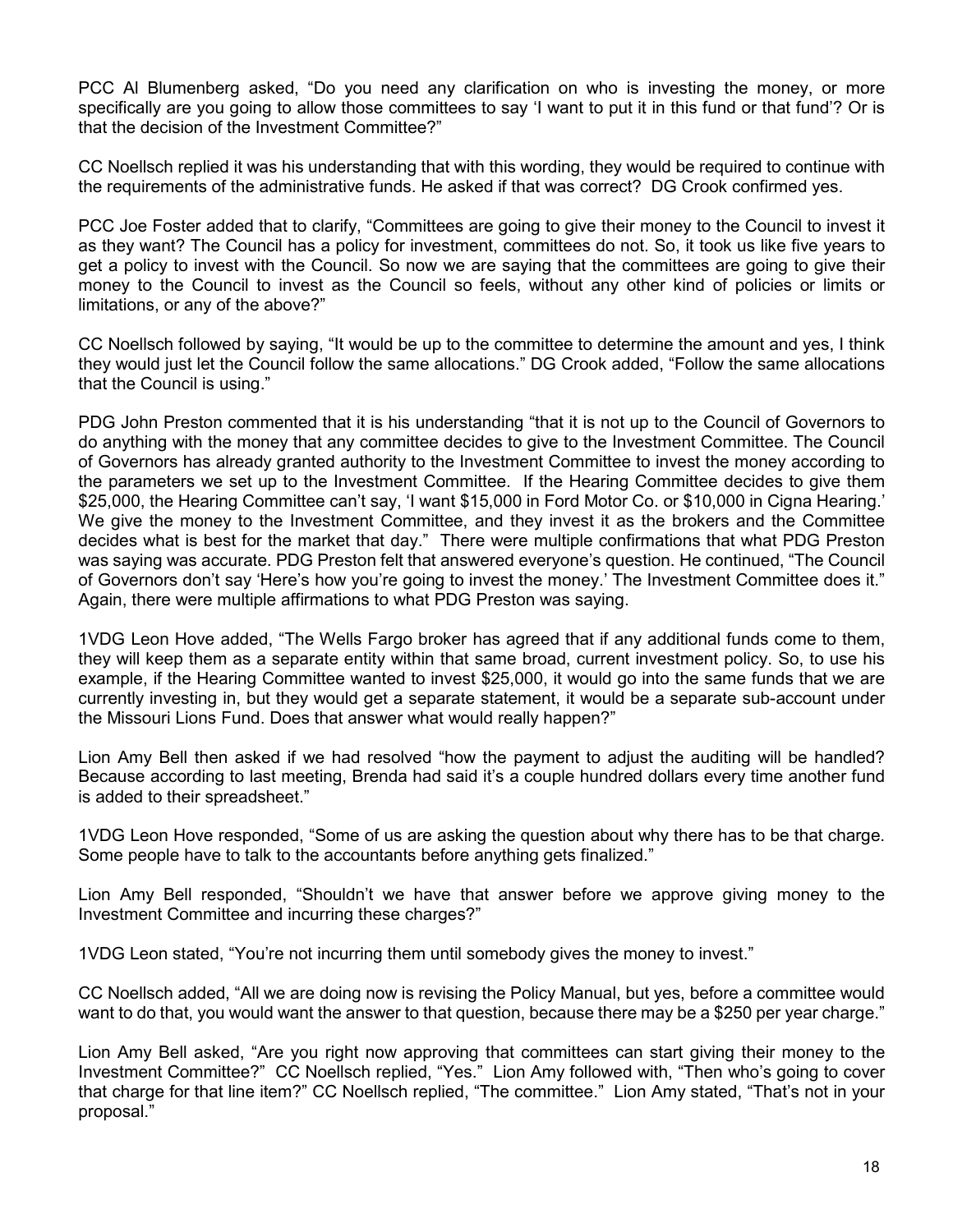DG Sliger stated, "If the committee decides to invest \$25,000 as a number, and there is a charge for them to invest it, as it is right now, that's part of their investment when they invest it. We're not going to put it in the Policy Manual…"

Lion Amy Bell interjected, "The charge is not to invest it, the charge is to update the books and for auditing purposes at the State Office. That's what has to be paid to the accountants that manage the books."

CC Noellsch responded, "I don't know if it needs to be in the Policy Manual. I think that's understood by anybody investing money, that if there is an expense, they pay it."

Lion Amy Bell stated, "Well, I think you are going to have committees thinking that the State Office is going to absorb that versus the committee being charged that extra fund. I just think you need to be clear on that – that any fees associated with this investment, including updating and auditing – will be passed through to the committee. If you all don't feel that way, that's fine, but that's something I think should be clear in the policy."

DG Struttmann shared, "We don't want to overlook the fact that the State Office, at the last Council meeting, did express grave concern about the time it was going to take, and I don't know if Lion Jackie or someone from the (State Office Committee), Eugene, if you have anything to add to that? Lion Brenda obviously is not here, and I think that's what Amy is referring to."

DG Crook added, "She's also referring to the \$250, per spreadsheet…"

DG Struttmann stated, "But that's been waived, right?" DG Crook replied, "No, that has not been waived."

DG Struttmann added, "Then there is two different things we are talking about."

CC Noellsch asked if there was any more discussion?

PID Donal Knipp commented, "I think if the Hearing Committee, for example, has \$25,000 to invest, they ought to use it for hearing. They ought to help people with their hearing. I don't know anybody in the state that gives us money, to Hearing or anything, to invest. They are giving it to help people. I don't have nothing against investments, but I just think it should be used to help people."

PCC Al Blumenberg added, "Then why are we allowing those committees to even have 30, 40, \$50,000?"

PID Donal agreed saying it ought to be used.

IPDG Theresa Kee said, "I just wanted clarification that if a committee does decide to invest, the returns do come back to that committee?" There were multiple "yesses" to that.

There was a vote on the motion and it carried.

**DISCUSS BAND DUES -** CC Noellsch started by saying there was some discussion earlier. He asked if there was more discussion. They will follow Policy Manual on this – start with Governors, then Vice Governors, and then anyone else.

He asked the Governors if there was any discussion: DG Struttmann came forward and shared a response, "The Multiple District 26 Council is proud of the long history of the Missouri Lions supporting the youth of our state. Many Lions, some in this room, paved the way and made it possible to form a Missouri Lions All State Band that was successful over the course of many years. This created leadership opportunities for many of the youth in our communities. The Lions of Missouri, as well as the individual clubs, were proud to support them. The other primary youth activity, or opportunity, in our state has been the Missouri All State Football game. Of course, this game has not been held since 2019, due to the pandemic. In addition, it has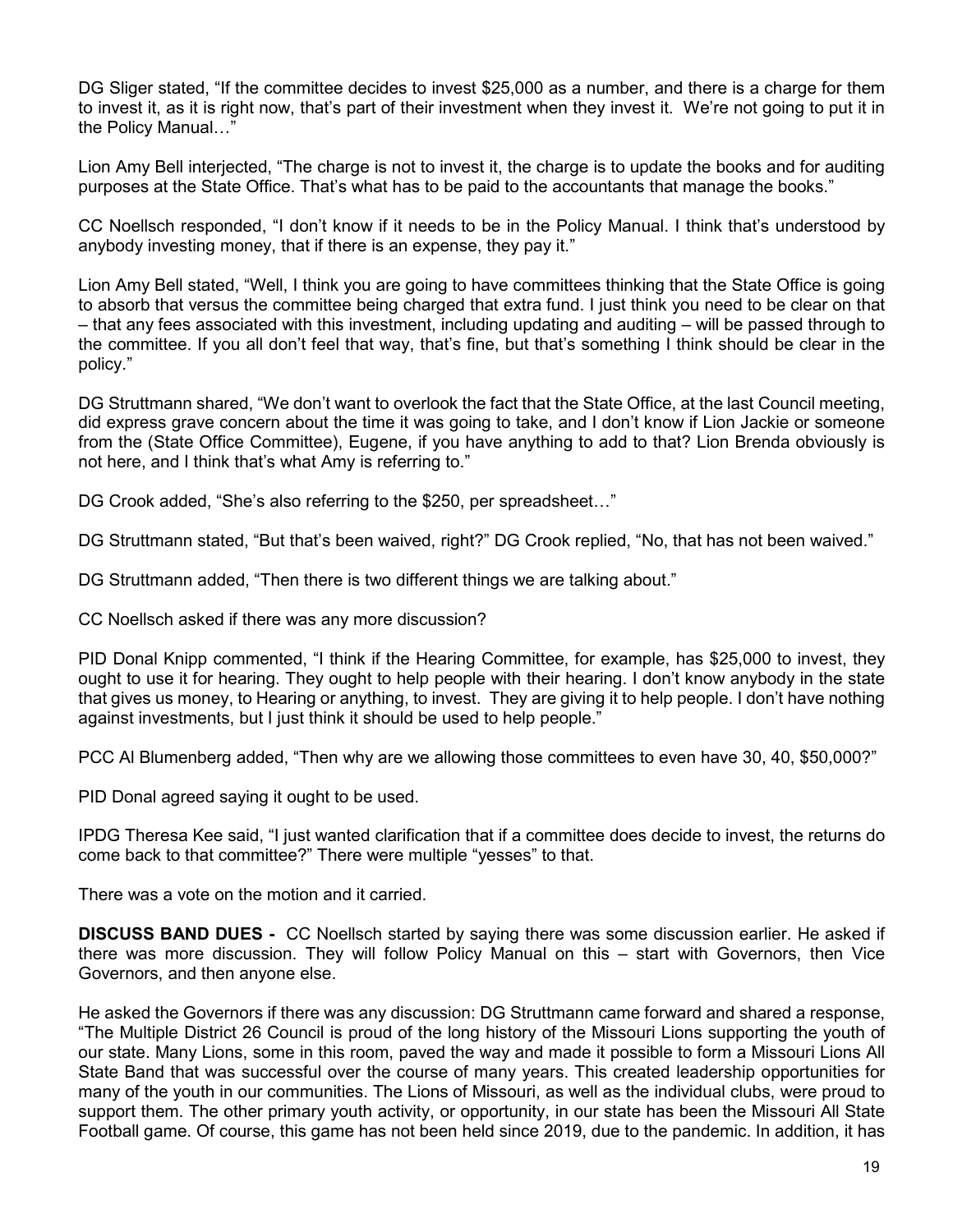increasingly been difficult to find players willing and able to participate. We certainly look forward to this event when it can be held once again. We also commend the work of our MD26 Youth Committee. It has been instrumental in promoting the Peace Poster contest and the Youth Exchange program. To recite our Constitution & By-Laws – 'It should be the duty of this committee, both in cooperation with and outside the scope of the Athletic and All State Band Committees, to promote youth programs in the Multiple District and to promote interest in Lionism to all the youth of Missouri.' All the current youth activities are wonderful, but we believe there are many other opportunities to engage the youth of our state, beyond just band and football. Wouldn't it be wonderful if we would offer something for everyone? This could include multiple sports and activities. It would not favor one gender over another. We could, and should, be offering something for all abilities, including those with special needs. Currently, only one youth activity is supported with dues money from our Lions members, and that is the State Band Committee. We understand the history behind this, and we commend the Band Committee, past and present, for the work they have done. However, if our goal is to reach more of the youth of Missouri, and we feel it definitely should be, maybe there is a different way to move forward. What if future dues invoked for the band, be potentially used for other youth program? We are not talking about a dues increase or taking existing revenue from any existing committee. We are simply hoping to provide an opportunity for the Lions members of Missouri to have a say and consider the \$0.70 per member, per year, go into a new youth fund, that would be available for any Council approved youth activity. This would still be open to the band or football activities. It would actually create a common purpose for the Youth Committee, the Band Committee and the Athletic Committee, to work together to promote youth activities and interest in Lionism to all the youth of Missouri. We understand that this is met with concern. It has already been expressed here today. Change is obviously difficult and it may be seen as a disruption to a rich tradition. Some see that this change could be a gain though. A gain that would allow us to reach more of the youth of Missouri, introduce them to Lions, and develop their leadership skills. In closing, I want to first say thank you to the Band Committee for those testimonial letters earlier. We need to hear more of those, but hopefully from all youth activities. It would be great if we had more testimonies from multiple youth activities. Two things: The Band Committee will stay intact. There is nobody in this room that would want to see that not be the case. And, the proposal that would be going on the ballot is not a split of dues between the three committees. It's more of a bucket of money that would be open to any youth, including the existing committees." There was no more discussion from the Governors.

CC Noellsch then asked if any of the Vice Governors wanted to discuss. There were none.

CC Noellsch then opened the discussion to anyone. PDG John Preston was first. He stated, "Council Chair Bob, when you and I were District Governors in 2017-2018, we sat at this very table, and we had this same discussion. We were fighting with each other just to try to get a band together, and that's when we came up with a compromise of having a Battle of the Band. And here we are again, fighting over the band. I'm disheartened. I'm just disheartened by all of this. And I think you are too. Here we are, four years later. We're in the same spot. Can we please move on? Let's do something and do it right. Vote yes or no. Get it done."

PCC Jesse Hathcock stood and said, "I have supported both organizations in the past. I believe this particular action right now is extremely short-sided. I understand the vultures circling, waiting to hit on the carcass of the Band Committee and the whole Band program. I understand that. I understand the long-term jealousy that the Band Committee has received state dues. That's part of the issue. If you don't want a service organization, a service program, to receive state dues, do away with that. I remember when we had a massive dues increase a few years ago, to make sure we could print the Lions newsletter for that. Where is that printed newsletter today? What happened to a thousand dollars or more that was voted on, a dues increase, now that we have electronic editions and a lot more Lions and no printing costs. What happened to that money? Where did it go? I recommend that your long-term, Long Range Planning Committee actually take a good hard look at the finances of our dues. Where is that money going? What percentage goes to our administrative functions? Where are we going in the future with the Band program? Yes, years ago, I remember the fight over the Band Committee and the swords came out and punctured that program. We ended up spending thousands of dollars to hire a bunch of old men to parade in front of the International Convention. Why? That was wasted money. You do not need a band at the International Convention.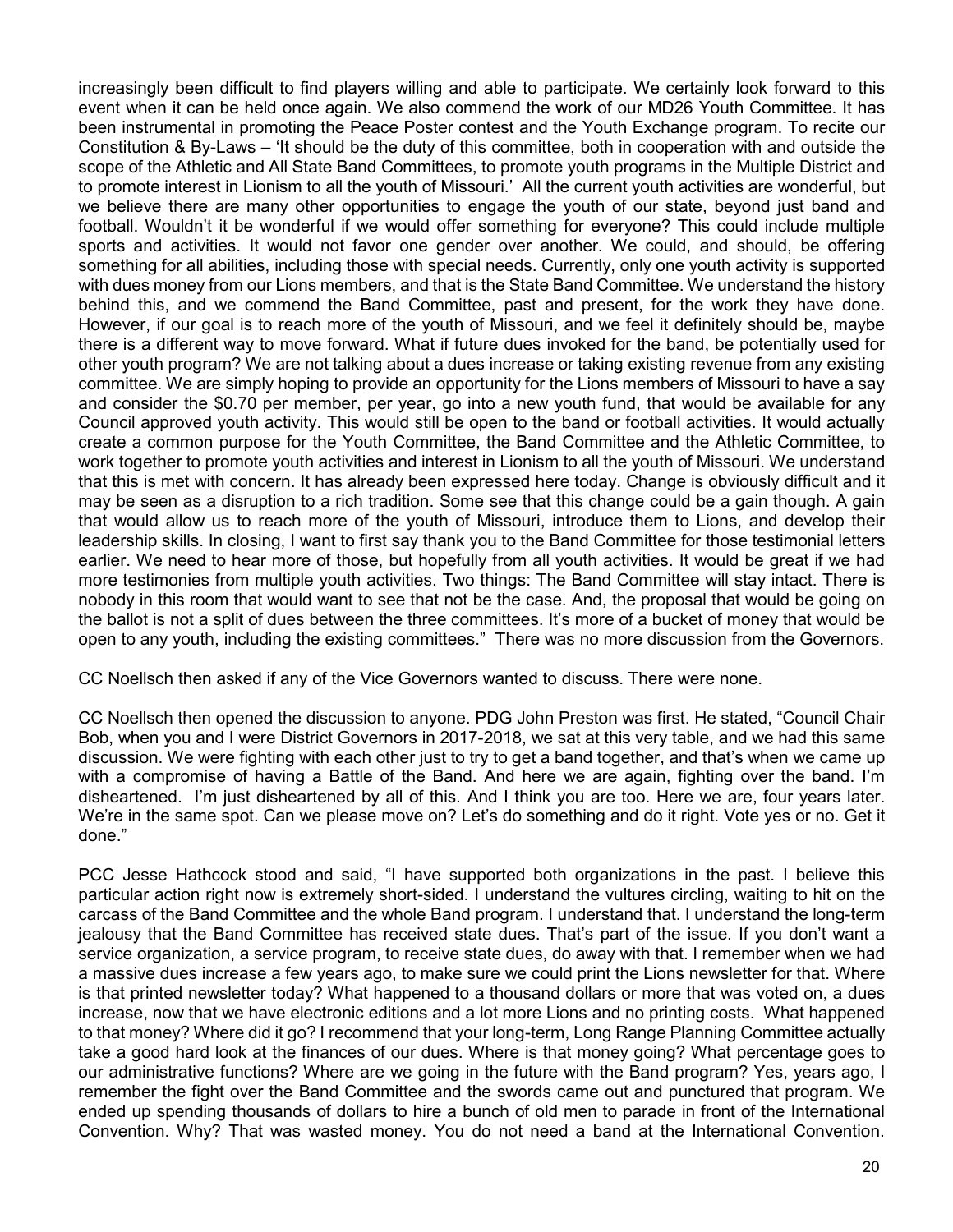Hundreds of elements of the convention parade do not have bands. We were always between Michigan and Mississippi. Either they were before us or after us. They would drown out our band. I know that because I went to over a dozen International Conventions. I've been there with parades, and been there without parades. It's a nice opportunity for the kids to get out there, learn about Lions, perform, and showcase their talents. And they were helpful during the International Convention doing things like the Flag of Nations ceremony. They got a kick out of that. They got to go to the International Talent Shows. That was a great opportunity for them to see things they wouldn't see otherwise. But until you decide what's going to happen with the band program, how it's going to be funded, what this Athletic Committee is going to do in the future, you are very premature in this action. Thank you. "

PDG Bill Botzow stated, "No matter what you do, you are not going to have a band for four years. We are looking at 2023 Battle of Bands right now. To put the band back into order, you have to have three people from each district going out and soliciting band members, on a pre-prescribed format of a program to be presented. Now, the only fee they pay to go, covers the cost, it does not cover our administrative costs. Our administrative costs between now and then is less because no one is turning in expenses for travel or meals or lodging or anything. They are eating it on their own. It's going to take 3-4 years to get that band intact to where it belongs. I can remember in Jefferson City, seven rows of students, longer than this room, that were in the band. We can't have the price too high, or they won't come. It's the same thing with football. If you have the football price too high, they won't come. Football has a problem also. If a player signs a contract with a school, college or university, they are not going to let them play because they don't want to lose that person, possibly to injuries that may happen. That's not the case with the band, not one bit. One other thing I'd like to add; I think I said it earlier. Mississippi has a scholarship. If we find the right politician, the right people in Jefferson City, and see what the state of Missouri can offer in scholarships to band students. Mr. Hoover used it as a tool for his band. He recruited from Missouri Lions All State Band for his band. That's why his bands had been so good when he was there."

Lion Amy Bell shared that they had had some of these conversations at their last cabinet meeting about a week ago. A lot of the discussion they had as a district was that kids are not available the way they used to be. "Times have changed. Kids are in sports twelve months a year and that's if they are committed to one sport. If they are committed to multiple sports, they are gone on weekends. They are not available for a band program the way we have it structured now. As for the sports - that's why we are looking at this alteration to the committee for the athletic events. Yes, football's expensive, pads, helmets, etc. They don't own those; we don't own those. That's a cost. So if you do something more like golf, where they have their own equipment, you do something like cross country - they have their own equipment, there is minimal cost. It's all inclusive, for all genders. It opens it up to more youth. As for the band, there are people in marching band, symphony band, they do their competitions all summer long. They are traveling and doing band competitions in the summer, so they are not necessarily available. And there again, all this travel and everything is a very huge cost. So we really need to look at how the times are changing, how the commitments of the children are changing, and really evaluate what can we do, as a State, to include the most youth possible, in the best activities possible. I'm not for one way or against, whether we keep a band, hire a band, or don't do a band at all, and I've done music, so it's not that I don't have an appreciation for that. It's just we really need to look at what is the best use of our funds, our time and our energy, to make sure we are reaching out to the youth in the right way. And engaging them in programs that we can offer them."

PDG Bill Botzow reiterated what he said. "The students pay their way. For the trip." Someone started to interject, "No they don't," and PDG Bill responded, "Yes they do. It costs money to go and they pay their way. Either a club sponsors them or they go out and raise funds."

Lion Amy Bell stressed, "The clubs pay their way."

"Not all clubs. Some clubs do," said PDG Bill.

Lion Amy Bell said, "And that's one kid, when that \$300, \$500, \$900 could help how many kids?"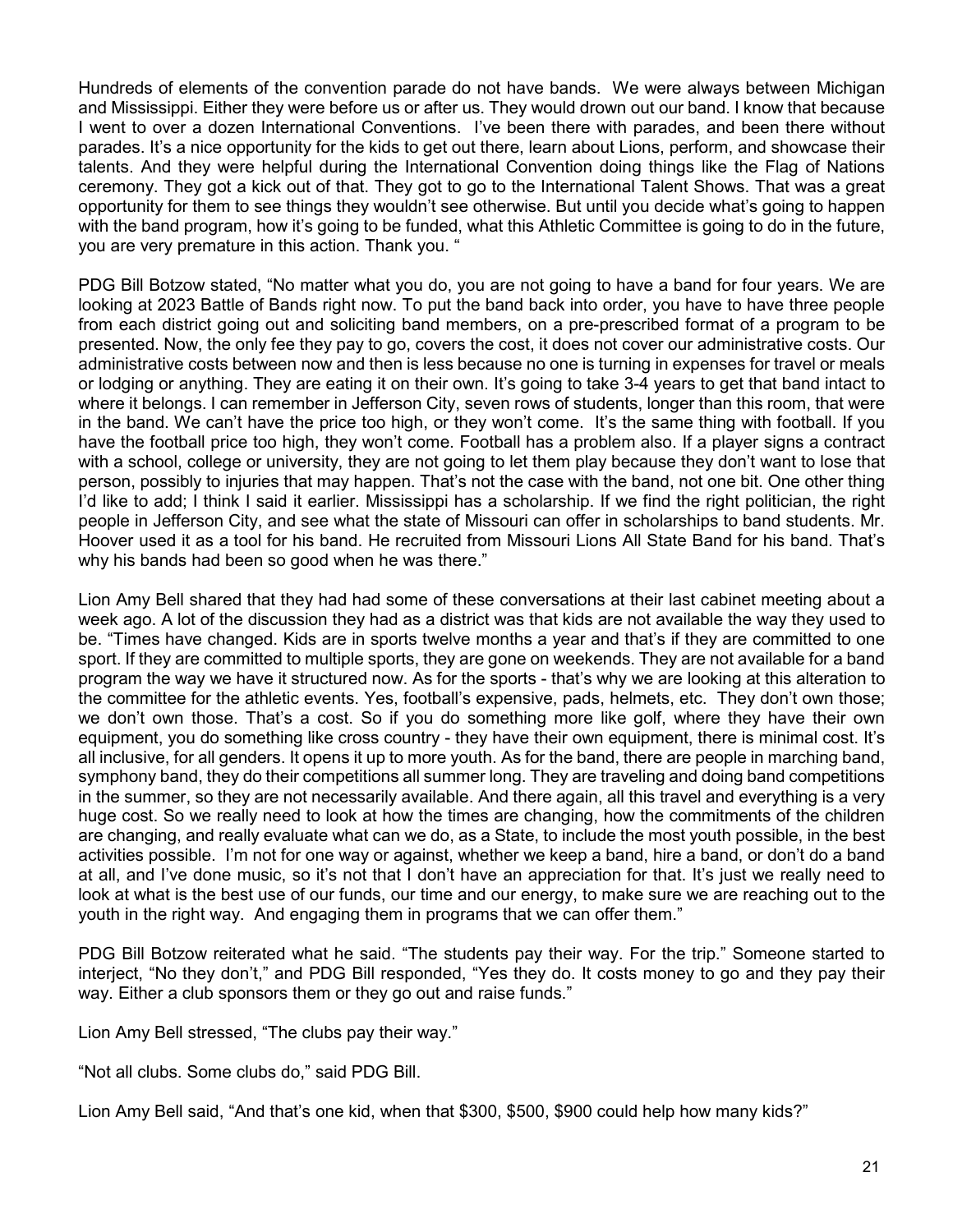PDG Bill responded by saying, "You're right, in a way. And I'm right, in a way. We both have a direction going for what's best for the kids. But if parents want to pay that kind of money for them to go…"

Lion Amy said, "But a club shouldn't be paying \$900 for one kid."

PCC Al Blumenberg jumped in saying, "Are we really talking about what the kids are paying? The issue is the \$0.70 that the Lions of the State of Missouri are paying. Should it all go to Band or should it go to something else?"

Lion Amy followed by saying, "Or should we eliminate that and have every committee fundraise themselves?"

DG Phyllis Krebs commented that it was stated earlier that every district in the State of Missouri is below the required 1,250. "I would like to see us focus on all youth, providing them the opportunity to learn about Lionism in other ways. I think it's an opportunity to move forward in a different way, and it requires us taking it to the Missouri Lions in a voting situation, then perhaps that's the way we go. You said you have to have three people from every district out pushing clubs to support this. Is every club going to support it or do they have people that don't want to support it? If it fails, then we have our answer. If it passes, we have our answer. That's all we are asking for, is to put it on the ballot. "

IPDG Theresa Kee added, "I think that there have been some great points made from every viewpoint. And really what's coming from my heart, asking this Council, and the First and Second Vice District Governors, is it does feel very rushed. It does feel very short-sided, but can you do some more research before you go put it to a vote? I want the Band program to succeed. I want Athletic to succeed. I want Opportunities for Youth to succeed. I want Leos to succeed. Does that mean you automatically take \$0.70 away from Band, put it into a bucket and divide that four ways? Let's just say it does. That's \$0.175 per Lion in the State. I understand those programs gain, but it's not a gain overall. So my question is, did you do your research? Did you talk to each of these individual committees? Did you talk to them as a collective before proposing this? I agree, Band has to have some changes. 100%, but where does that put us? How do we move forward? And it seems like you are asking to go vote on something that is going to completely change the scope of our youth activities. Amen. That's great. But it will completely change the scope of one committee and how they operate. So have you done that? Have you approached these committees? Everyone knows that prior to this meeting, Band hadn't heard anything about it - that it was going to come up. So that does make harsh feelings on Band. I think you all know that I want youth programs across the state to succeed. I have no problem with there being one bucket for all of them, but I think that it is rushed and has not had its due diligence. "

1VDG Pat Scott wanted to make a statement in support of the Band. "As a former Band director, I took 45 kids and 5 adults to the Mardi Gras in New Orleans, Louisiana. We marched in two parades. I have never had so darned much fun in all my life. I think I had as much fun as the kids did. And believe me, they saw a lot of things their mothers would have killed me for, but later that year we went to the Virginia Military Institute in Lexington, Virginia. The same kids, and that was a phenomenal trip. We went by bus both times, which nearly killed us. Eighteen hours one way to Virginia, but we had a blast. There is nothing more camaraderiebuilding and talent-showcasing than taking a band trip. And with the Athletic Committee, we don't want your money, we just want to figure out a way to get some more money so we can get things back to rolling and get it started again. I support the Band program, but I do understand the other side of wanting to put this money into one pool. For what my opinion is worth."

IPDG Don Soph, the "long, long, long time" Band chair, also shared, "I look around the room and see so many people that have helped out over the years. People that have developed it. PCC Joe Foster developed it for many, many years. A lot of ups and downs. And a lot of changes. Can't leave out the pandemic. There hasn't even been an International Convention, or haven't been traveling to them due to the pandemic. So we wouldn't even be able to find a band that would be willing to go. That's a huge difficulty right now. The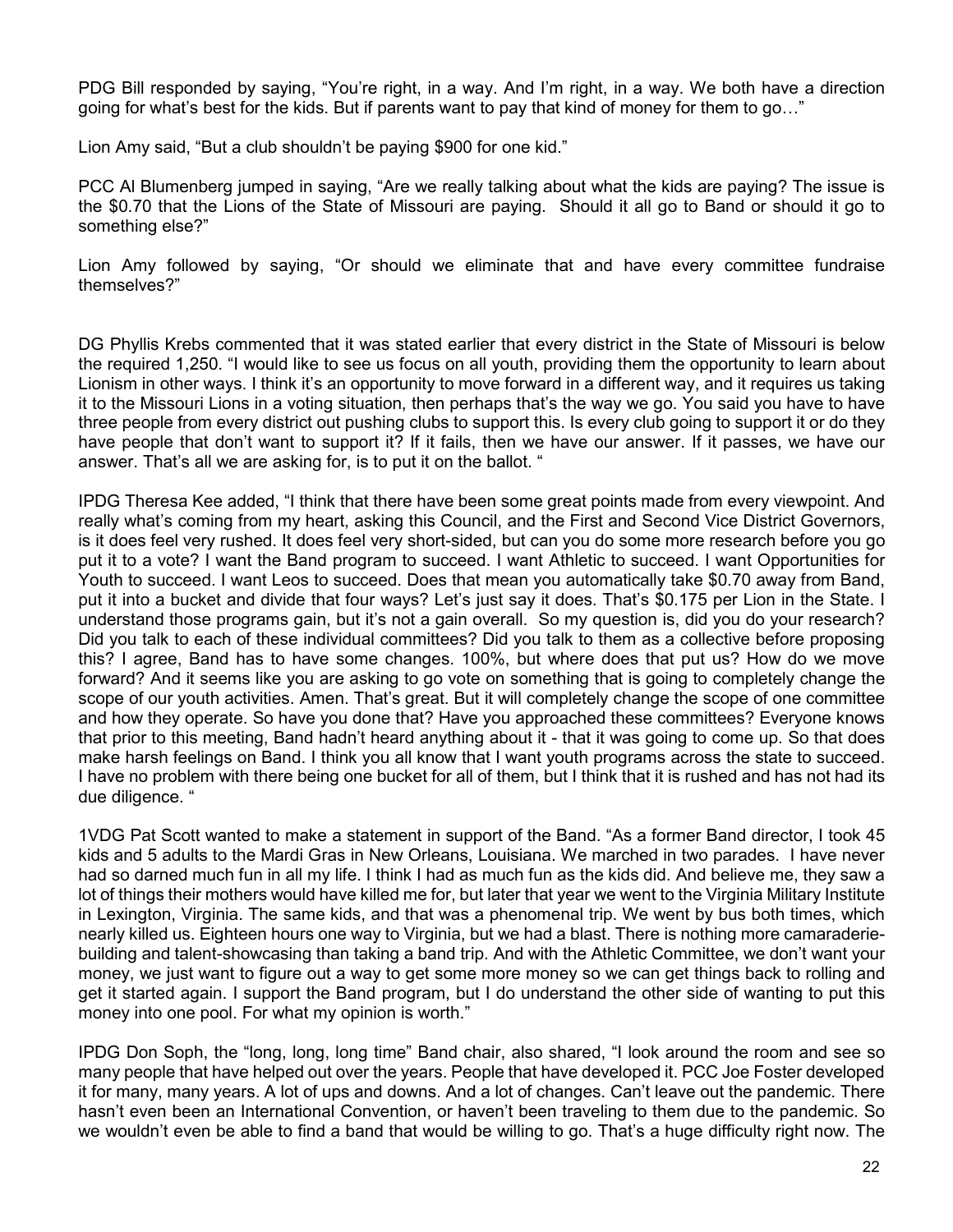border between the U.S. and Canada just reopened recently. I know how the Council works, I'm a two-time District Governor (trying very hard not to do it a third time, with all the pressure I'm getting from my district), so I know the hard work and dedication and the long hours and the constant visiting and meeting, and reaching out to people. The constant, 'Gosh, I'm going to have to ask this person to do one more thing for me.' It really, really gets to you, I know. It really, really does. However, you know there are four youth programs in Missouri: Band, Athletic, Leos and Youth Opportunities. This should have been something that all committees should have been brought into, to discuss and be a part of. It's very unfortunate that the Band Committee had to find out about this a week before this meeting. That's not right, and that's not fair. Sorry, it's just not. It's unfair to cut the legs out from underneath a program when they are in the middle of trying to set things up and get things going. It's just not fair. I realize people are going to disagree with me, I understand. And I understand the reasoning for wanting to divide up the pool and everything like that, I understand. But to me it's about fairness and getting people involved and including others' input. The Band Committee has supplied everything the Council has asked. We had our language in October – that would have been the time to bring this up, in October. I realize it's not required or anything, but it's general practice that Constitutional language is submitted in October, and everyone looks at it over the next two months, before January. To have it plopped on our desks today, I'm sorry, is just not fair. I realize not a lot of people are going to agree with me. I understand it is their right and option to do that, but I do have to respectfully request that (without the cool jacket that's all I can do anymore is to respectfully request, I can't make any motions), I respectfully request that the Council withdraw the motions and not put them on the ballot. I think that is the most fair thing to do. Get the four youth committees together to work something out. I'm not a voting member, I'm a consultant – from the SOP rewrites that's what we're called now. I think I and Lion Jeff Rackovan are the only two at this time, so please become a consultant, we'd love to have you. We have plenty of openings. I'm sorry I'm getting a little long here, I apologize. I don't think I'm out of line to say the Band Committee would be willing to work on something. (PDG Bill Botzow concurred.) Once again, I respectfully request they be withdrawn and have the four youth committees work on these programs."

1VDG Bill Foglesong stated, "Perhaps the Long Term Planning Committee ought to be given this task to get those groups together to talk about it and have it be part of our task next year maybe to do that in our gray coats' time." There was some applause and agreement to that statement.

2VDG Phil Krebs wanted to make a statement about the Long Term Planning Committee. He shared he had four years in high school marching band in Tennessee. "Stage band – been here, done it. Been on a bunch of band trips. Don't have pictures from them, would never want to have pictures from them. My point here is, the Long Range Planning Committee sounds like a very laudable idea. My question is, if we are all concerned about Constitution and By-Laws, what committees can do what and where and how, I don't think that the Band Committee is within the Long Range Planning Committees' charge? And therefore, if you dump it on them, do they have the right to address that? I don't know. Every committee I've ever seen is defined somewhere. Is, under the Long Range Planning Committee's idea, is the direction of youth programs (i.e. the band), under that charge? If it's not, you've got a problem. You're creating another problem to solve a problem."

PCC Al Blumenberg responded by saying, "I believe the Long Range Planning Committee takes on any assignment that is provided to it by the Council of Governors, regardless of what committee or what issue." Parliamentarian Terry Boettcher began checking.

PCC Jesse Hathcock addressed the Council Chair. "A few years ago, I was standing behind that podium in your position. I received, what I regarded as the epitome of arrogance and lack of coordination. I received a letter from a committee, wanting to increase their assessment against a number of committees, and they hadn't talked to a single one of those committees. Lion Eugene, you were the Leadership Chair at that time. I think it was MERL team at that time? It would affect the Band Committee, the Athletic Committee, a bunch of committees. But that committee had not bothered to talk to anyone. They came up and said, 'We want money. We need money.' Turned out they didn't need the money. They got by throughout the year because the Council did not act on their request. Instead I contacted, in your position, each one of those affected committees. Years ago, I was in the Army. I'm just an old soldier, but I have worked from battalion to the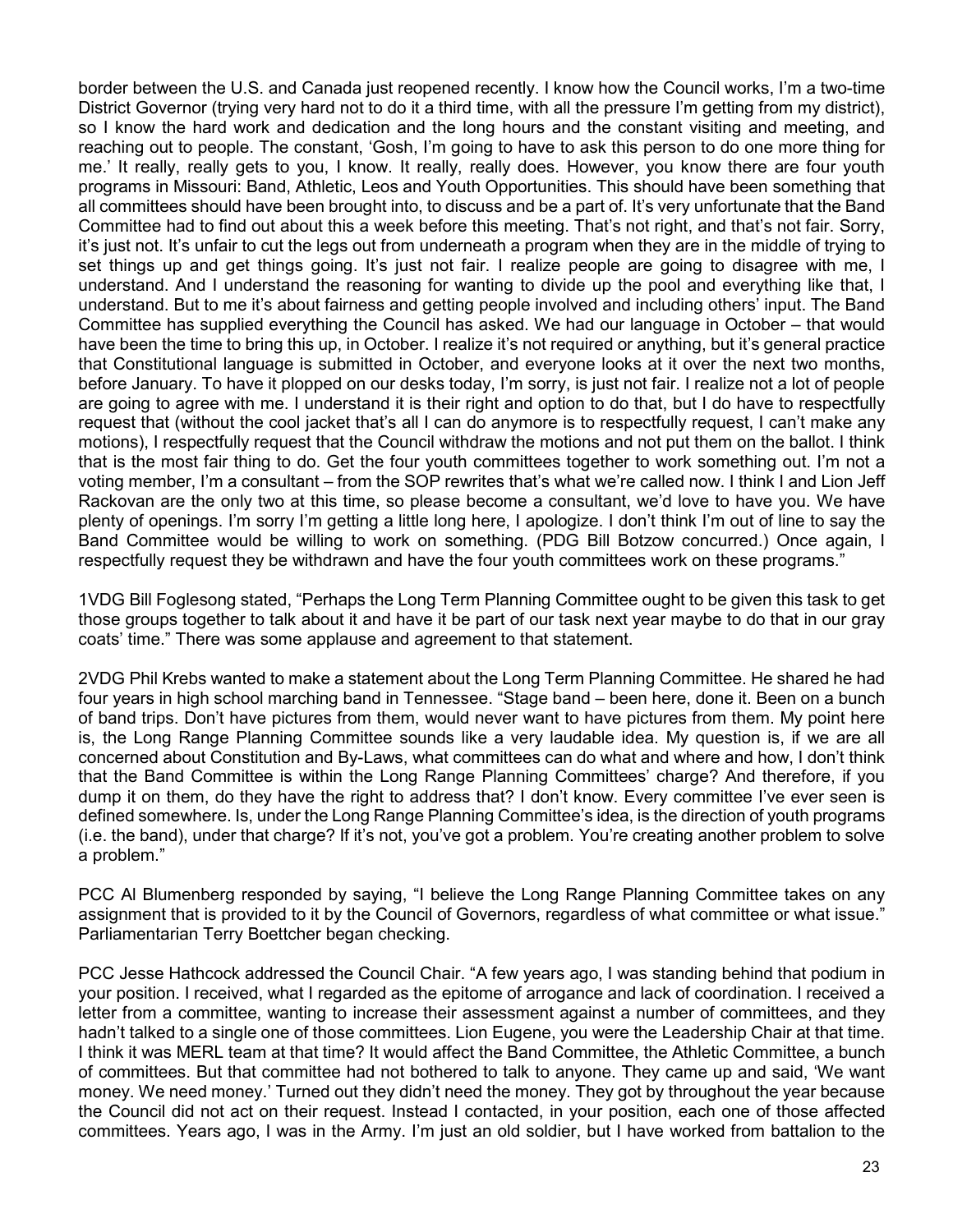White House to the NATO Senior Military Headquarters. If I had tried any one of those things, introducing action without coordinating with every committee affected, my head would have been on the chopping block. I told one of my old bosses recently, 'I can never understand how you civilians work.' Even in my career with the state government, I saw actions that affected me and my position, but nobody ever talked to me. That is arrogance. I expect more out of our leadership and if you assign the Long Range Committee a task, they can certainly pull up representatives from every other committee and get their input. That's your coordinating effort. If you are not going to do it as a Council, do it through a committee. Thank you."

Parliamentarian PCC Terry Boettcher read the description of the Long Range Planning Committee from the Constitution and By-Laws. "At the discretion of the Council, it shall be the duty of this committee to carefully examine any and all aspects of Lionism in the State and make recommendations to the Council to improve the operations, policy and impact of Lionism in the Multiple District. Past International Directions, if not District representatives, shall be ex-officio non-voting members of the committee. State and International Lions' employees can and should be consulted. The committee may, at its discretion, consult with as many additional Lions as it deems necessary."

1VDG Leon Hove shared, "While everyone's been talking, I've read and reread what was written down as a change to our Constitution and By-Laws. It doesn't say we are eliminating the Band – any place in there. No place does it say that. It says we want to change the dues and where it's going. That does not mean the Band is gone. It doesn't mean there is not going to be a Missouri State Band. The proposal talks about taking the \$0.70 and directing it to Youth Activities. It doesn't say, 'No Band'. So there is a lot of discussion about 'We're getting rid of the Band'. That's not what it says."

1VDG Bill Foglesong responded, "The last understanding, of what I understand, that's got people upset is the lack of communication between the committees. That's why I suggested that if we cast the Long Range Planning Committee with convening these committees to talk about it, and come to a consensus, then we could have their buy-in and then we could go forward with, perhaps the same idea, but they will at least have had their way to have talked about it. And there will be less ill feelings. That is why I was suggesting what I was suggesting."

IPDG Theresa Kee stated that she completely backed what PDG Don said and appreciate what 1VDG Bill just said. "We understand that the literature does not say anything about disbanding the Band. What we are saying is that it happened so quickly and we are asking for you to recognize that. Right now, the way your literature is proposed, there is no follow up. There is no procedure for what happens afterwards. There is a lot of politics that come into play here, like I referenced earlier, and it's disheartening. So it's up to whoever is seated at the Council, whichever way the wind blows, where they want those funds to go. We hope they'll be fair. And I'm not just speaking about the Band, I'm talking about what if Athletic's in a really bad place or Leos needs \$10,000 to start clubs across the State. It then falls on whoever is in those hot seats to make those calls. Your job, when you are in that seat, is to represent your district. Period. That's your job – that's what you are supposed to be doing. So we are asking, take a breath, we're not saying we are going to let you take the dues away or we don't want you to. Take a breath. Form that committee. Make a task force – go about it the right way. Let us all have input on it and come up with what happens after the vote takes place. What happens after the vote takes place? Have the policies ready. Get those groups all on board to form that before the vote go out."

IPDG Don Soph added, "Just clarification, the committee obviously knows that they're still going to exist if this were to happen. As discussed earlier, band trips are very expensive. This really, really, really hampers our ability to provide for that. That is the point. And we worry about what it's going to be four or five years from now. That's the point. Just trying to clear up the confusion of people thinking the committee is ceasing to exist."

PDG James W. Rosbrugh rose to a point of order and stated, "According to Robert's Rules of Order, an individual may speak to a question once, and once only, until all others have been able to speak."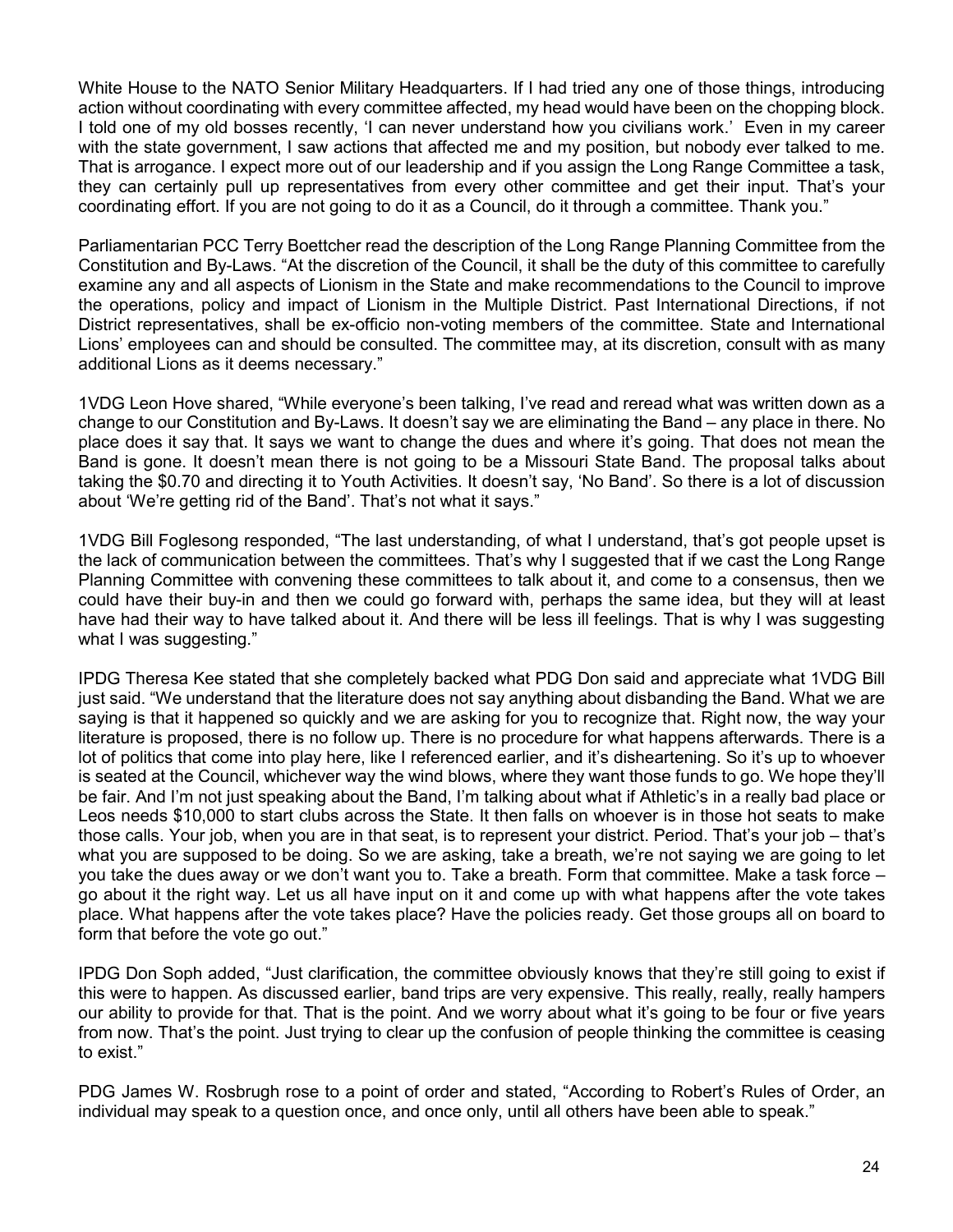CC Noellsch noted he thought that was about it.

## **CONSTITUTION & BY-LAWS PROPOSITIONS FOR STATE CONVENTION –**

Proposition 1: DG Melissa Anderson moved to place Proposition 1, in regards to Marketing Communications Committee updates, on the ballot at State Convention. DG Phyllis Krebs seconded the motion and it passed.

Proposition 2: DG Jene Crook moved that Proposition 2, with regard to Missouri Lions State Band Committee, go on the ballot, "however, we do request that the word 'All' be stricken from the 'All State Band' and just call it 'State Band'." PDG John Preston asked what DG Crook "had just changed?" DG Crook responded, "I just asked that it be 'Missouri Lions Band' instead of 'All State Band'." She then corrected, "Rather 'Missouri Lions State Band' as opposed to 'Missouri Lions All State Band'. That implies that you are drawing band members from all parts of the State. If we are going to use Battle of the Bands, we are going to be drawing from one school." CC Noellsch indicated there needed to be a second before it's discussed. DG Devin Struttmann seconded the motion.

PDG John Preston then asked, "Is it my understanding that what the motion is is to amend Proposition 2 from 'Missouri Lions All State Band Committee' to 'Missouri Lions Band Committee'? Several replied, "State Band Committee." He followed by saying, "So we are amending the proposition?" He was told they "are taking one word out." He replied, "All the way through?" He was told, "No." He then asked, "Well what about down here? (pointing to changes as shown in the submitted report). So, you're changing the Constitution and By-Laws all the way through the Constitution and By-Laws? Not just to this Proposition 2, but all the way through, because in the Constitution and By-Laws, it states throughout the Constitution and By-Laws 'Missouri Lions All State Band'. You can't change this proposition from 'Missouri Lions All State Band' to 'Missouri Lions State Band' without changing all the Constitution and By-Laws."

DG Crook then changed her motion. She moved that Proposition 2 be placed on the ballot to require the verbiage changes, as presented, with regards to Missouri Lions All State Band. DG Struttmann seconded the amended motion. It passed.

Proposition 3: DG Phyllis Krebs moved that Proposition 3, regarding the State Athletic Committee, be placed on the ballot. DG Anderson seconded the motion and it passed.

Proposition 4: DG Michael Sliger made a motion to accept Proposition 4 throughout to correct punctuation, semicolons, periods, etc., and spelling. DG James Pedersen seconded the motion and it passed.

Proposition 5: DG Jene Crook moved that they place Proposition 5 on the ballot. "What it does is specify that the Band must use its existing funds before requesting any additional funds from the Council or from a hypothetical Youth Leadership Activities Fund." DG Devin Struttmann seconded the motion.

Per request for those that couldn't hear, DG Crook restated the motion that Proposition 5 be placed on the ballot. "You will note on the note above Propositions 5 & 6 the failure of either one will cause both Propositions to fail. We are proposing that the Missouri Lions All State Band Committee must use its existing funds before requesting additional funds from the All State Band fund or the hypothetical Youth Leadership Activities fund." DG Struttmann repeated his second of the motion.

PDG John Preston said, "You said 'any other existing funds' or the 'hypothetical Youth Leadership'." He was told no. He said he had heard "hypothetical".

DG Crook explained that yes, she said hypothetical "because both of those have to pass or neither passes."

CC Noellsch clarified that at this point, there is no such fund, that's why she stated "hypothetical". If everything passes, then that would be the case.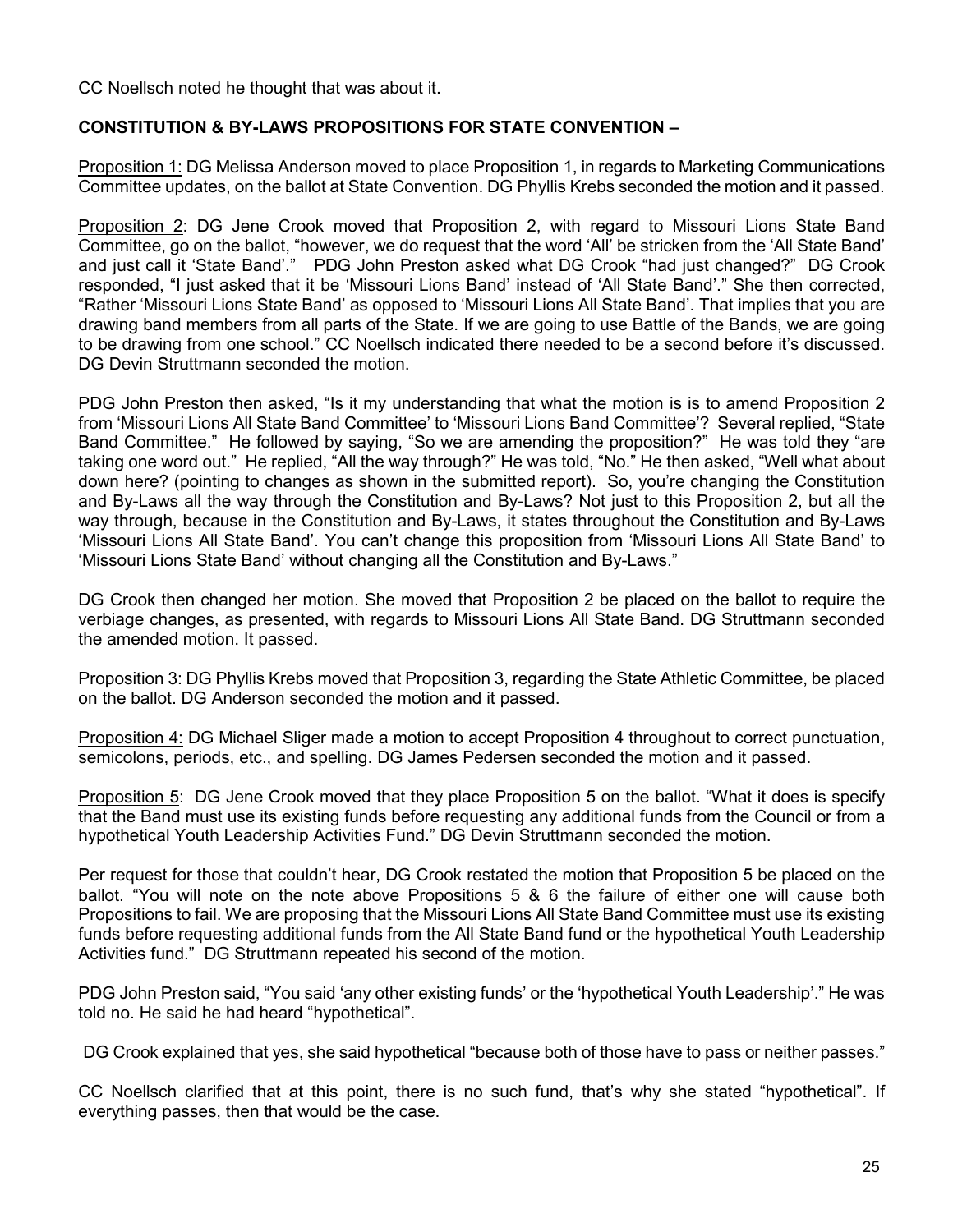PDG John Preston stated she was changing the wording of the motion where it doesn't need to be changed. "Accept the proposition the way it is, or take it off the ballot, rewrite it and re-present it."

DG Crook acknowledged the word "hypothetical" is not typed. She amended her motion to say, "Proposition 5, with respect to use of funds of Band, should be placed on the ballot to be voted up or down, with Proposition 6." DG Struttmann seconded this amended motion.

PDG James W. Rosbrugh commented that he understood "we spent 20 minutes discussing something, the Council chose, at least I understood, to address these two things toward the Long Range Planning Committee. Did I misunderstand something?" Several of the DGs replied to him that the Council did not take that action. He followed by saying, "Then ok, I will be seated, but I feel very strongly that it was the consensus that we do, in which case, both Propositions 5 & 6 are moot."

CC Noellsch explained there was no motion at that time. There was strictly discussion. There was no further discussion on this motion. There was one opposing vote, but the motion carried.

Proposition 6: DG Devin Struttmann moved that Proposition 6 be placed on the ballot, as is. DG James Pedersen seconded the motion. There was no further discussion. There were two opposing votes, but the motion passed.

**REIMBURSEMENT REQUESTS –** CC Noellsch asked for a motion to revise the Policy Manual to require reimbursement requests within 60 days of the expense. DG Phyllis Krebs moved to revise the Policy Manual to reflect that reimbursement requests be submitted within 60 days of the expense. DG Jene Crook seconded the motion. CC Noellsch noted that this isn't really a change, just a clarification. They wanted to make it clearer. The motion passed.

**PEACE POSTER CONTEST –** CC Noellsch shared that, as was mentioned, M7 had the winning Peace Poster. He did not bring the rest of the posters with him, and M7's went on to LCI. He will bring the other posters with him to the district conventions. There were some great Peace Posters. It was a tough decision. The winning poster came from the Hermann Lions Club. DG Anderson will email the child's name to Lion Toni Mahoney.

**LETTERS OF INTENT TO RUN FOR COUNCIL CHAIR –** Three letters of intent were turned in prior to the meeting to Council Chair Noellsch. No others were submitted. Letters of intent were received from: DG Michael Sliger (M3), DG Devin Struttmann (M2) and DG Phyllis Krebs (M7).

**GAT TEAM:** CC Noellsch also announced that by the next Council of Governors meeting, which is right before the Convention, they need letters of intent for anybody running for Multiple District GMT, GLT, or GST. Hopefully there are people interested.

PCC Al Blumenberg wanted to share two things. "I just want to say the passion, the discussion, the energy that went in to all of that about the Band, the Athletic, and the Youth Committee – if we would put that same damn passion into our membership, we wouldn't all be transitional. And the other point I was going to make, if we don't do something, all of this is moot because there is not going to be a Lions organization to deal with the Band, Athletic or whatever."

DG Melissa Anderson announced that their M7 District Convention will be held in Holts Summit, MO, March 11-12<sup>th</sup>. Hospitality night will be at Red Rock Acres event center on Friday night. On Saturday, the convention will be at Canterbury Hill Winery. They will have lots of great speakers. They are treating this as a learning opportunity for the district. They are going to address reporting service projects, how to get new membership. We want everybody to come in the district and throughout the State. She had registration forms, flyers, etc., so let her know.